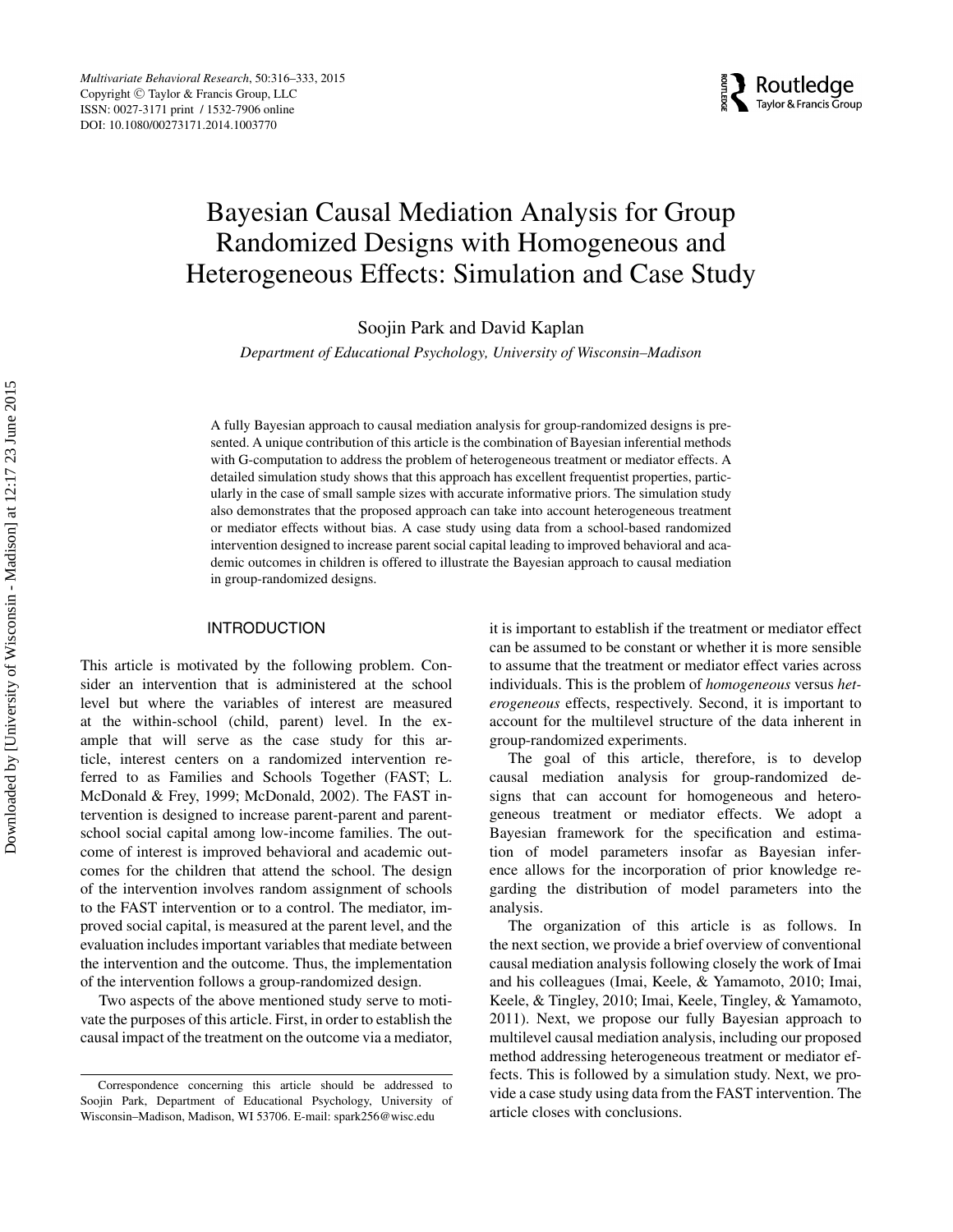# Brief Review of Single-Level Causal Mediation Analysis

The problem of estimating direct and indirect effects has been an integral part of the history of structural equation modeling going back to Goldberger and Duncan (1972), and certainly with the seminal work of Duncan (1975). The work of Duncan and others showed how one could convert the structural form of a model into the so-called *reduced form* of the model, solve issues of identification and estimation, and return the values of the structural parameters as well as the indirect and total effects. An important overview of mediating effects based on conventional path analysis can be found in MacKinnon (2008).

In their classic paper, Baron and Kenny (1986) offered a simple approach to the estimation of direct and indirect effects, which rests on the assumption of linear relationships among the variables and homogeneous mediation effects. With the advent of full information methods such as full information maximum likelihood and generalized least squares, it is, in principle, unnecessary to use the stepwise approach of Baron and Kenny (1986). However, despite the ability to estimate direct and indirect effects simultaneously, the Baron and Kenny approach remains quite popular.

Perhaps owing to the need for a more detailed "unpacking" of interventions, recent work by Imai and his colleagues (see Imai, Keele, & Yamamoto, 2010; Imai, Keele, & Tingley, 2010; Imai, Keele, Tingley, & Yamamoto, 2011), combined the classical Baron and Kenny (1986) approach to mediation analysis in the structural equation modeling framework with the potential outcomes framework of Rubin (1974), under the rubric of *causal mediation analysis*. Unlike the Baron and Kenny (1986) approach, Imai and his colleagues gave a formal causal interpretation to mediation analysis.

The estimation approaches of Imai and his colleagues (Imai, Keele, & Yamamoto, 2010; Imai, Keele, & Tingley, 2010; Imai, Keele, Tingley, & Yamamoto, 2011) have been based primarily on nonparametric or frequentist-based parametric methods. Of course, frequentist-based parametric procedures for structural equation modeling, including the Baron and Kenny approach, have been available for several decades (see Kaplan, 2009). More recently, Bayesian approaches have become available for structural modeling (see e.g., Kaplan & Depaoli, 2012; Lee, 2007; Muthén & Asparouhov, 2012; Song & Lee, 2012; Yuan & MacKinnon, 2009), owing to the development and application of Markov chain Monte Carlo estimation methods (see e.g., Geman & Geman, 1984; Gilks, Richardson, & Spiegelhalter, 1996).

Regardless of the estimation approach, any desire to unpack the mediating mechanisms of school-based interventions must account for the fact that the organizational structure of schooling consists of students and/or teachers nested in schools. Indeed, in many instances, the substantive problem concerns understanding the role that units at both levels play in some outcome of interest. In the example that we

will provide below, the intervention is provided at the school level, with the outcome being measured at the within-school level. Such data collection plans are generically referred to as *clustered sampling designs*. Data from clustered sampling designs are then collected at both levels for the purposes of understanding each level separately, but also to understand the inputs and processes of student and school level variables as they predict both school-and student-level outcomes. The need to properly analyze data arising from clustered sampling designs has led to the development of *multilevel models* (see e.g., Burstein, 1980; Goldstein, 2011; Raudenbush & Bryk, 2002). Extensions of multilevel models to structural equation modeling have been given in Schmidt (1969), Muthén (1989), Goldstein and McDonald (1988), McDonald and Goldstein (1989), McDonald (1993), and McDonald (1994).

Extensions of multilevel models to causal mediation analysis have been given in Reardon and Raudenbush (2013), and VanderWeele, Hong, Jones, and Brown (2013). Reardon and Raudenbush (2013) explicated assumptions needed to identify the average treatment effect in the context of multi-site randomized trials. However, the Reardon and Raudenbush (2013) paper should be understood as a generalization of the instrumental variable approach rather than mediation analysis, as the direct effect of the treatment on the outcome is assumed to be zero by the exclusion restriction assumption. VanderWeele, Hong, Jones, and Brown (2013) explicated assumptions needed to identify the average causal mediation effect (ACME) with multiple mediators under the multilevel setting. Their study illustrates the case where the aggregated mediator is included in the between-level model, which requires the *sequential ignorability assumption for multiple mediators* to identify the ACME.

In addition to capturing the multilevel features of most educational interventions, an additionally important problem is that of capturing heterogeneous treatment or mediator effects. Specifically, as mentioned earlier, conventional approaches to mediation analysis such as the Baron and Kenny (1986) approach assume that the treatment or mediator effect is constant for all individuals. However, in many cases, it may be more reasonable to assume that the mediation effect varies with values of observed and unobserved covariates.

# Potential Outcomes Framework: Notation and **Definitions**

In this section, we provide a brief introduction to the potential outcomes framework of Rubin (1974). This is followed by a discussion of single-level causal mediation analysis following closely the work of Imai, Keele, and Tingley (2010) and Imai et al. (2011). This is then followed by the proposed theoretical steps necessary to estimate the posterior distribution of the outcome under causal mediation analysis.

To begin, let  $T_i \in \{0, 1\}$  be a binary treatment indicator for individual *i*, let  $M_i \in M$  be a mediator, let  $Y_i \in Y$  be an outcome variable, and let  $X_i \in X$  be observed treatment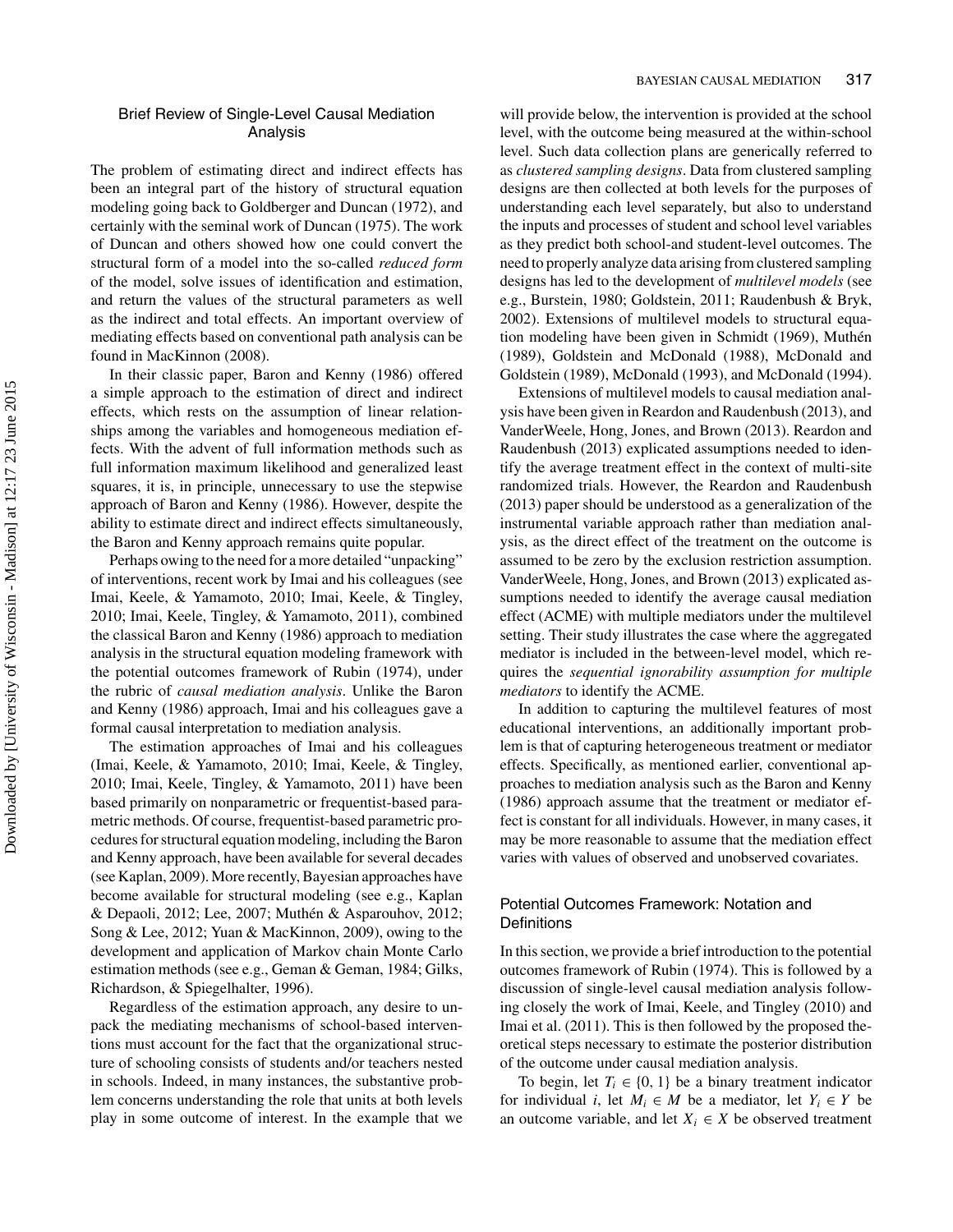covariates. Then, we can write the potential mediator as  $M_i(t)$ and the potential outcome as  $Y_i(t, m)$ . The term  $M_i(t)$  denotes the potential mediator for unit *i* when  $T_i = t$ ;  $Y_i(t, m)$  denotes the potential outcome for unit *i* when  $T_i = t$  and  $M_i = m$ .

Under the potential outcomes framework, Imai, Keele, and Tingley (2010) define the unit-level causal mediation effect under *t* as

$$
\delta_i(t) \equiv Y_i(t, M_i(1)) - Y_i(t, M_i(0)), \tag{1}
$$

where  $t \in \{0, 1\}$ . Equation (1) represents how the outcome is changed when the mediator is changed while holding the treatment constant at  $T_i = t$ . Pearl (2000) denotes Equation (1) as the *unit-level natural indirect effect* because the mediator takes on the value that it would naturally assume under the assigned treatment status. In other words, the parameter  $\delta_i(t)$  is the change in the potential outcome for individual *i* in response to a change in the mediator from the value that would have been obtained under treatment status  $t = 1$  to the value that would have been obtained under treatment status  $t = 0$  while fixing treatment status to  $t$ .

The unit-level causal natural direct effect under *t* is written as

$$
\zeta_i(t) \equiv Y_i(1, M_i(t)) - Y_i(0, M_i(t)), \tag{2}
$$

which represents the causal effect of the treatment on the outcome for individual *i* holding the mediator at its potential value when  $T_i = t$ .

The unit-level total causal effect represents how a treatment-induced change in the outcome is realized both through and not through the mediator. The unit-level total causal effect can be expressed as the combination of the unit-level causal mediation effect under *t* and the unit-level causal natural direct effect under  $(1 - t)$  and is written as

$$
\tau_i = \delta_i(t) + \zeta_i(1-t) \tag{3}
$$

where  $t \in \{0, 1\}$ . Then, the unit-level total causal effect is defined as  $Y_i(1, M_i(1)) - Y_i(0, M_i(0))$  after plugging Equations (1) and (2) into Equation  $(3)$ .<sup>1</sup>

From here, Imai, Keele, Tingley, and Yamamoto (2011) define the ACME and the average natural direct effect (ANDE) as

$$
\bar{\delta}(t) \equiv E(\delta_i(t)) = E\{Y_i(t, M_i(1)) - Y_i(t, M_i(0))\}
$$
  

$$
\bar{\zeta}(t) \equiv E(\zeta_i(t)) = E\{Y_i(1, M_i(t)) - Y_i(0, M_i(t))\}
$$
 (4)

where expectations are averaged over individuals.

<sup>1</sup>To verify the relationship, note that

 $\tau_i = \delta_i(1) + \zeta_i(0)$  $= Y_i(1, M_i(1)) - Y_i(1, M_i(0))$ 

+ 
$$
Y_i(1, M_i(0)) - Y_i(0, M_i(0))
$$
  
=  $Y_i(1, M_i(1)) - Y_i(0, M_i(0))$ 

## Identification

In line with the fundamental problem of causal inference (Holland, 1986), we can observe  $Y_i(t, M_i(t))$  but not  $Y_i(t, M_i(t'))$  [see Equations (1) and (2)]. Thus, to solve this identification problem we need to invoke additional assumptions. The main assumption needed to identify the ACME is referred to as *sequential ignorability* and is an extension of the strong ignorability assumption of Rubin (1974). Formally, the sequential ignorability assumption begins by requiring that measures on observed covariates be obtained prior to treatment assignment. Then, the sequential ignorability assumption can be written as

$$
\{Y_i(t', m), M_i(t)\} \perp T_i | X_i = x
$$
  

$$
Y_i(t', m) \perp M_i(t) | T_i = t, X_i = x
$$
 (5)

for  $t \in \{0, 1\}$  and  $t' = (1 - t)$ . The first part of the sequential ignorability assumption implies that given the observed indicators, there is no confounding between the treatment and mediator as well as the outcome. The second part of the sequential ignorability assumption implies that there is no confounding between the treatment and mediator given observed treatment status and observed indicators. In addition, there should not be a post treatment variable that is affected by the treatment and that also affects both the mediator and outcome.

Under these assumptions, the ACME is nonparametrically identified and given by Imai, Keele, and Yamamoto (2010), and Imai, Keele, Tingley, and Yamamoto (2011) as,

$$
\bar{\delta}(t) = \int \int E(Y_i | M_i = m, T_i = t, X_i = x)
$$
  
\n
$$
\{dF_{M_i | T_i = 1, X_i = x}(m) - dF_{M_i | T_i = 0, X_i = x}(m)\} dF_{X_i}(x).
$$
\n(6)

The average natural direct effect is identified as

$$
\bar{\zeta}(t) = \int \int \{ E(Y_i | M_i = m, T_i = 1, X_i = x) -E(Y_i | M_i = m, T_i = 0, X_i = x) \}
$$
  

$$
dF_{M_i|T_i = t, X_i = x}(m) dF_{X_i}(x)
$$
(7)

where  $F_x(\cdot)$  and  $F_{M|T}(\cdot)$  represent the distribution function of a random variable *X* and conditional distribution function of *M* given *T*.

# *An Aside: Linear Structural Equation Modeling*

It is useful to examine the classical linear structural equation modeling (LSEM) approach to mediation in light of the causal mediation approach of Imai, Keele, Tingley, and Yamamoto (2011). In particular, the concern focuses on the conditions under which the LSEM approach to mediation leads, to valid causal inferences. Recall from Baron and Kenny (1986) that the mediation effect without an interaction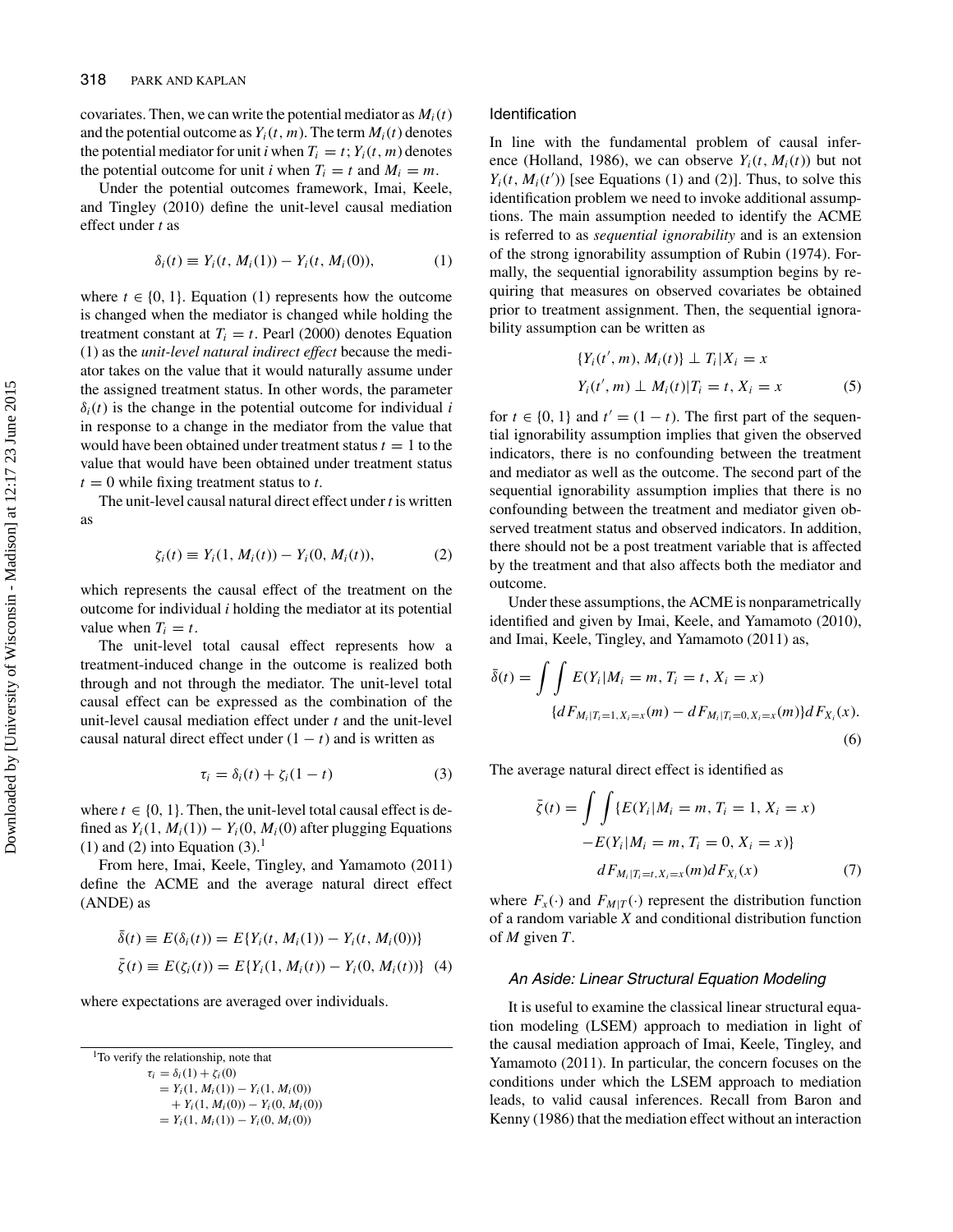$$
Y_i = \alpha_1 + \beta_1 T_i + \xi'_1 X_i + \epsilon_{i1}
$$
  
\n
$$
M_i = \alpha_2 + \beta_2 T_i + \xi'_2 X_i + \epsilon_{i2}
$$
  
\n
$$
Y_i = \alpha_3 + \beta_3 T_i + \gamma M_i + \xi'_3 X_i + \epsilon_{i3}.
$$
\n(8)

The question concerns whether the usual product-ofcoefficients estimator  $\hat{\beta}_2 \hat{\gamma}$  is a proper estimate of the causal mediation effect. As pointed out by Imai, Keele, Tingley, and Yamamoto (2011), if we assume sequential ignorability as well as no interaction—namely that  $\hat{\delta}(1) = \hat{\delta}(0)$ , then  $\hat{\beta}_2 \hat{\gamma}$ is a valid estimate of the causal mediation effect under the assumption of linear relations among the variables.

## Estimation

Under the sequential ignorability assumption, parametric estimation of the ACME is straightforward. One may follow the proposal of Baron and Kenny (1986), namely estimating the ACME as  $\hat{\delta}(t) = \hat{\beta}_2 \hat{\gamma}$  by fitting two separate linear regressions given in Equations (8). The standard error for the ACME can be calculated using the Delta method (Sobel, 1982), that is,  $Var[\hat{\delta}(t)] \approx \beta_2^2 Var(\hat{\gamma}) + \gamma^2 Var(\hat{\beta}_2)$ , or the variance formula of Goodman (1960), that is,  $\text{Var}[(\hat{\delta}(t))] = \beta_2^2 \text{Var}(\hat{\gamma}) +$  $\gamma^2 Var(\hat{\beta}_2) + Var(\hat{\gamma}) Var(\hat{\beta}_2)$ . The average natural indirect and total effects and their standard errors can be estimated directly from the fitted linear regressions given in Equation (8).

Several nonparametric estimators for the ACME have also been proposed. One may use the simple nonparametric estimator given in Equation (6). By the law of large numbers, this estimator asymptotically converges to the true ACME under the sequential ignorability assumption. The second approach uses nonparametric regression to model  $\mu_{tm} \equiv E(Y_i | T_i = t, M_i = m, X_i = x)$  and  $\nu_{tm} \equiv Pr(M_i = t)$  $m|T_i = t, X_i = x$ , and then employs the following estimator:

$$
\hat{\delta}(t) = \frac{1}{n} \sum_{i=1}^{n} \sum_{m=0}^{J-1} \hat{\mu}_{tm}(X_i)(\hat{\nu}_{1m}(X_i) - \hat{\nu}_{0m}(X_i)) \tag{9}
$$

where *M* is discrete and takes *J* distinct values, that is,  $M = \{0, 1, \ldots, J - 1\}$  and *n* is the number of subjects. When the mediator is not discrete, the ACME can be estimated by employing the following estimator after modeling  $\hat{\mu}_{tm}(x) \equiv E(Y_i | T_i = t, M_i = m, X_i = x)$  and  $\psi_t(x) =$  $p(M_i|T_i = t, X_i = x)$ .

$$
\hat{\delta}(t) = \frac{1}{nL} \sum_{i=1}^{n} \sum_{l=1}^{L} \hat{\mu}_{t\tilde{m}_{1i}^{(l)}}(X_i) - \hat{\mu}_{t\tilde{m}_{0i}^{(l)}}(X_i), \qquad (10)
$$

where  $\tilde{m}_{1i}^l$  is the *l*th Monte Carlo draw of the mediator  $M_i$ from its predicted distribution based on the fitted model

 $\hat{\psi}_t(X_i)$ . Since there is no corresponding asymptotic variance estimator, nonparametric bootstrapping can be used to estimate the corresponding standard error.

# BAYESIAN MULTILEVEL CAUSAL MEDIATION ANALYSIS

In this section, we propose a fully Bayesian approach to multilevel causal mediation analysis. We will first present extended identification results for multilevel causal mediation models for two cases: (1) when a mediator is at the student level and (2) when mediators are at both the student and school levels. Causal structural models for both cases are shown in Figures 1 and 2. Then, we provide the estimation method under the Bayesian framework.

## Identification

As before, let  $i = 1, 2, \ldots N$  students, and  $j = 1, 2, \ldots J$ schools. In the case where the intervention is implemented at the school level, with the mediator and outcome being measured at the within-school level, the ACME is defined the same as Imai, Keele, Tingley, and Yamamoto (2011); namely,

$$
\bar{\delta}(t) = E\{Y_{ij}(t, M_{ij}(1)) - Y_i(t, M_{ij}(0))\}
$$
 (11)

where  $t \in 0, 1$ . The ACME is identified under the following set of assumptions:

$$
\{Y_{ij}(t', m), M_{ij}(t)\} \perp T_j | X_{ij} = x
$$
  

$$
Y_{ij}(t', m) \perp M_{ij}(t) | T_j = t, X_{ij} = x
$$
 (12)

where  $t \in 0, 1$  and  $t' = 1 - t$ . The definition and assumptions can be interpreted the same as those for single-level models.

Under the assumptions given in Equation (12), the ACME is identified as in Equation (6) in which the conditional distribution of *M* and the conditional expectation of *Y* are estimated based on following mediator and outcome models, respectively. Structural equations for the random interceptonly model are expressed as

$$
M_{ij} = \alpha_{2i} + \beta_{2i} T_j + \pi_{2i} X_{ij} + u_{20j} + \epsilon_{2ij}
$$
  
\n
$$
Y_{ij} = \alpha_{3i} + \beta_{3i} T_j + \gamma_i M_{ij} + \kappa_i T_j M_{ij}
$$
  
\n
$$
+ \pi_{3i} X_{ij} + u_{30j} + \epsilon_{3ij}.
$$
\n(13)

For the intercept and slope model, the second expression in Equation (13) can be written as

$$
Y_{ij} = \alpha_{3i} + \beta_{3i} T_j + (\gamma_i + u_{31j}) M_{ij} + \kappa_i T_j M_{ij} + \pi_{3i} X_{ij} + u_{30j} + \epsilon_{3ij}.
$$
\n(14)

For the random intercept and random intercept and slope model, the ACME is identified and given by  $E[\beta_{2i}(\gamma_i + t\kappa_i)]$ for  $t = 0$  or 1 under assumption (12). A proof for identifying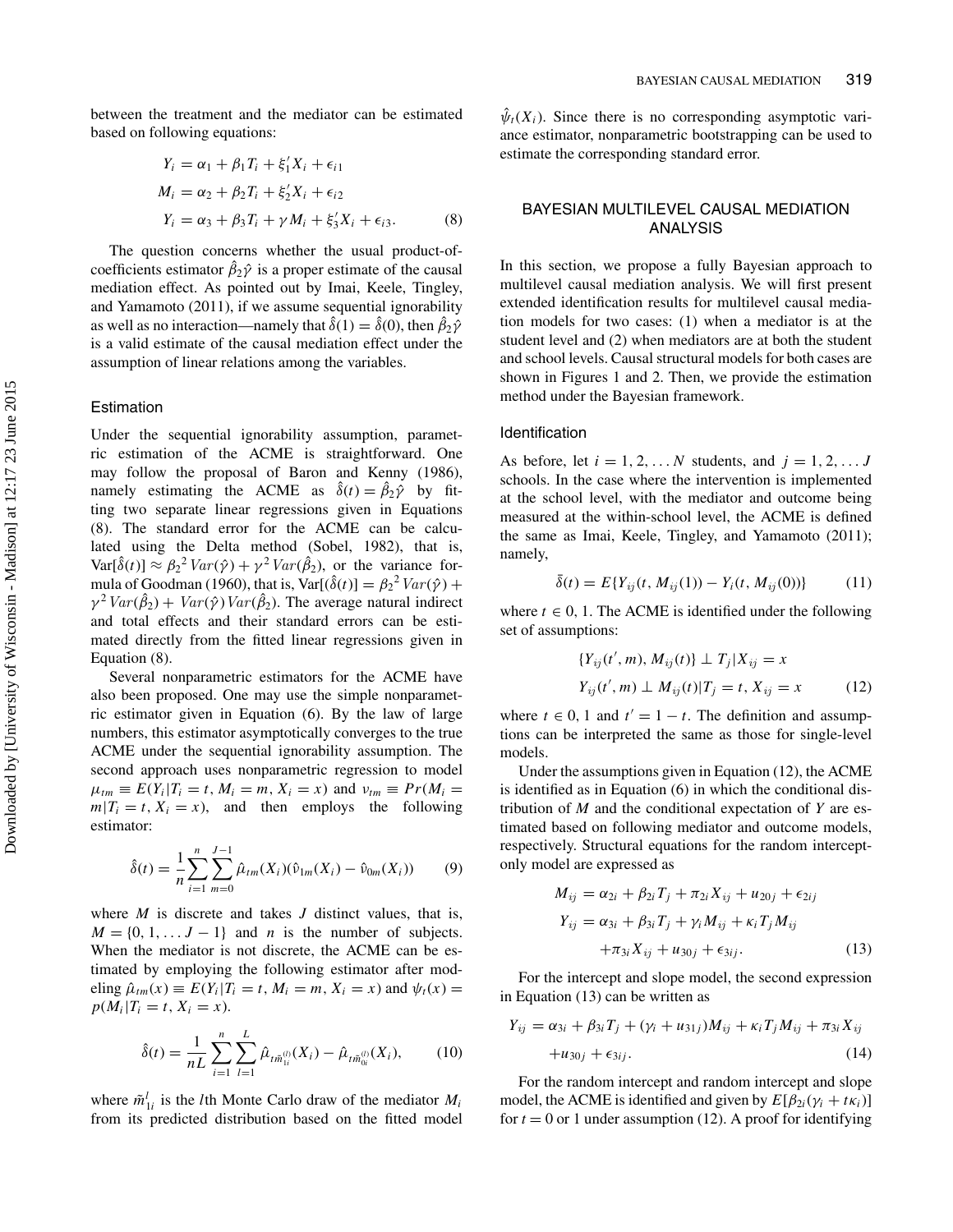the ACME in multilevel settings is identical to the proof under single-level settings unless there exists spillover effects in which the exposure of one individual to the treatment affects the outcome of the other individual.

Equations (13) and (14) have some important differences in comparison to the structural equation models shown in Equation (8). First, the use of multilevel analysis takes into account the nested structure of the data. In group-randomized designs, a group consists of individuals and is viewed as a randomization unit, and many group-randomized designs suffer from the interference between individuals (Jo et al., 2008). Ignoring the interference between individuals may result in underestimation of standard errors yielding an inflation of the Type I error rate for the treatment effect. Here, we provide correct standard errors by using the multilevel analysis technique. The correlation among individuals within groups in the mediator as well as the outcome is controlled using the random intercept model shown in Equation (13). The correlation among individuals within groups in the relationship between the mediator and outcome is controlled using the random slope model shown in Equation (14). Second, unlike Baron and Kenny's conventional approach, our model allows heterogeneous effects of the treatment and mediator, which is represented by the subscript *i* in the coefficients. We introduce our approach to estimating the ACME under heterogeneous effects in the section on G-computation with Bayesian inferential methods.

In group-randomized designs, interference between groups may occur if the mediator of interest is measured at the within-school level. The interference between units may give rise to spillover effects (VanderWeele et al., 2014). For example, in the FAST example, improvement in parent social capital is hypothesized as an important variable that mediates the effect of the FAST intervention on reducing student peer problems. In addition to the mediator, the FAST effect may be reinforced by the atmosphere in the school created by the improved level of parent social capital on average. The existence of spillover effects results in violating Rubin (1974)'s Stable Unit Treatment Value Assumption (SUTVA).

In the event of spillover effects, the ACME is defined differently than the case where a mediator exists at the withinschool level. VanderWeele, Hong, Jones, and Brown (2013) provide the statistical framework of causal mediation analysis when SUTVA is violated. The framework is similar to the case where there exists two independent mediators (Imai & Yamamoto, 2013). The ACME that is mediated through the within-school level mediator is defined as

$$
\bar{\delta}_w(t) = E\{Y_{ij}(t, M_{ij}(1), W_j(t)) - Y_{ij}(t, M_{ij}(0), W_j(t))\} (15)
$$

for  $t \in \{0, 1\}$  and  $W_j$  represents the between-school level mediator. Equation (15) expresses the difference in the outcome in response to a change in the within-school level mediator after fixing the treatment status to *t* and the between-school level mediator to the value that would have resulted under *t*.

In the causal structural model of Figure 2, this is represented by the path from *T* to *Y* that is mediated through *M*.

The ACME that is mediated through the between-school level mediator is defined as

$$
\bar{\delta}_b(t) = E\{Y_{ij}(t, M_{ij}(t), W_j(1)) - Y_{ij}(t, M_{ij}(t), W_j(0))\} (16)
$$

where  $t \in \{0, 1\}$ , and  $W_j$  represents the between-school level mediator. The term  $\bar{\delta}_b(t)$  represents the difference in the outcome in response to a change in the between-level mediator *W* after fixing the treatment status to *t* and the within-school level mediator to the value that would have resulted under *t*. In the causal structural model of Figure 2, this is represented by the path from *T* to *Y* that is mediated through *W*.

The ACME is identified under the following set of assumptions:

$$
\{Y_{ij}(t', m), M_{ij}(t)\} \perp T_j | X_{ij} = x
$$
  
\n
$$
Y_{ij}(t', m) \perp M_{ij}(t) | T_j = t, X_{ij} = x
$$
  
\n
$$
Y_{ij}(t', m) \perp W_j(t) | T_j = t, X_{ij} = x
$$
\n(17)

where  $t \in \{0, 1\}$  and  $t' = (1 - t)$ . The assumptions in Equation (17) can be interpreted in the same way as the sequential ignorability assumption described before except for the last assumption. The last assumption states that there is no confounding between the between-school level mediator and outcome given the treatment status and observed covariates.

Perhaps more importantly, independence is assumed between the within- and between-school level mediators. This assumption implies that there exists no causal path between the within- and between-level mediators (see Figure 2). This is a very strong assumption and may not be plausible in practice. In many cases, the interaction between individuals may generate spillover effects, and individual change in the mediator is reinforced by the spillover effects. Thus, further study is required to address this last assumption. This article focuses only on the case where spillover effects are not present.

## G-Computation with Bayesian Inferential Methods

In this section, we introduce a modified G-computation approach using Bayesian inferential methods. The method of G-computation was first introduced by Robins (1986) for estimating causal effects in the presence of time-varying treatments. The method of G-computation is a causal inference technique that estimates the distribution of potential outcomes. The causal effect is estimated by computing the difference between the potential outcomes under different treatment regimes, e.g., treated and not treated. The G-computation approach can also be applied to a mediation setting as it is a special case of the time-varying treatments approach where individuals are treated or exposed at two different time points with the outcome measured at each time point. Specifically, a mediator can be viewed as the treatment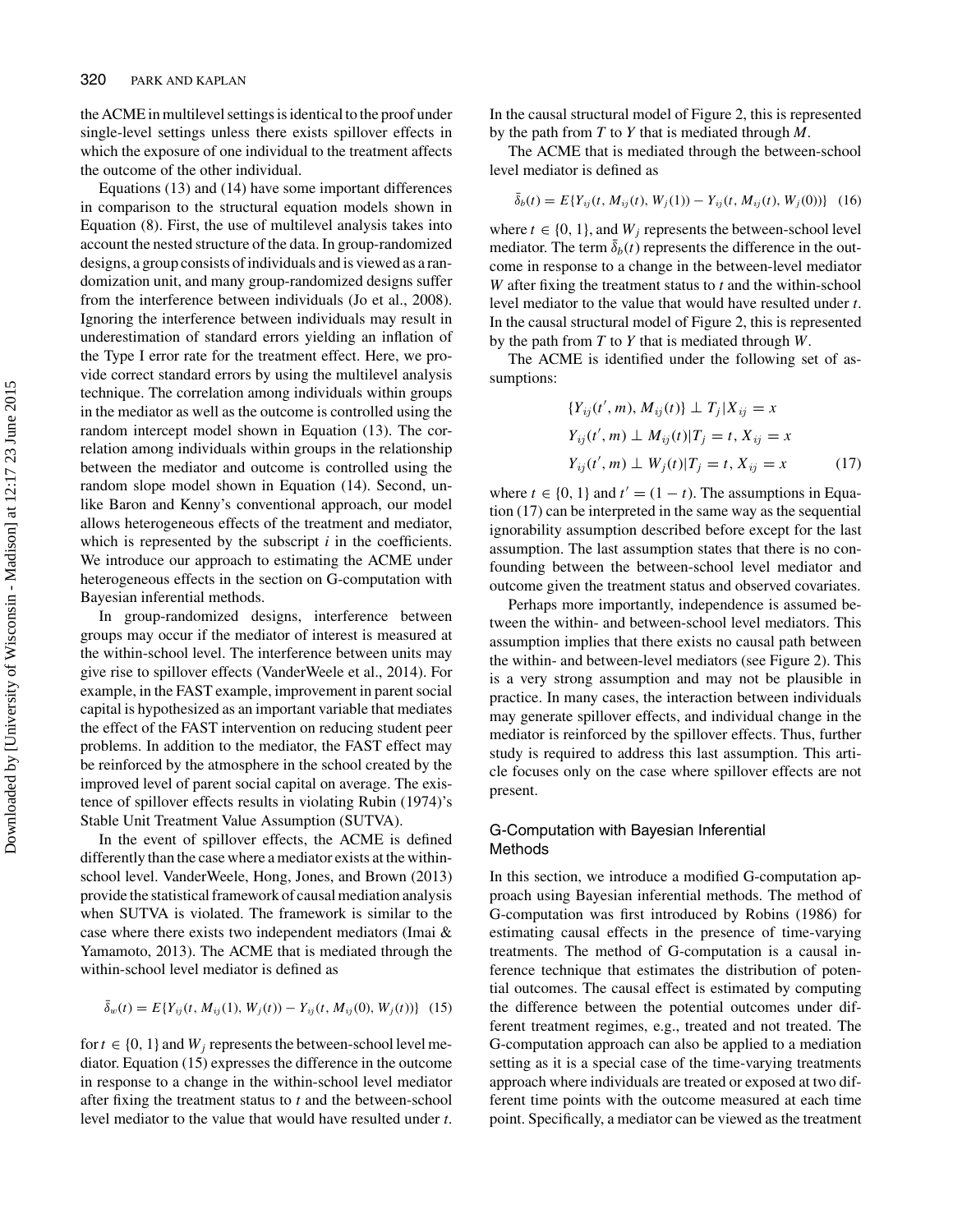or exposure at  $(t + 1)$  when the treatment is assigned at time *t*.

The first step in G-computation is no different than conventional regression. A distinctive feature of the Gcomputation approach is that it separates the estimation of the effects of interest and the effects that are not directly related to the research question by using the marginal distribution of random variables (Snowden et al., 2011). For example, in the case where the treatment effect varies with a covariate, G-computation provides a single value that is weighted by the observed frequency of the covariate in the set data. A detailed explanation of G-computation and how it differs from conventional regression can be found in Robins (1986) and Snowden, Rose, and Mortimer (2011).

We combine G-computation with Bayesian inferential methods. We argue that a fully Bayesian approach to causal mediation analysis has certain philosophical advantages over the frequentist approach. The most important advantage lies within Bayesian philosophy itself—namely that the Bayesian approach directly incorporates the analyst's degree of uncertainty into an analysis by means of the elicitation of prior distributions on all model parameters (see e.g., Kaplan, 2014). With respect to causal mediation analysis, prior knowledge can be brought to bear on the ACME.

The ACME can be estimated using a Monte-Carlo Gcomputation algorithm (Robins, 1989). The algorithm is not based on integration but based on a simulation technique to approximate the distribution of the causal mediation effect. We modify the algorithm to accommodate the multilevel structure of the data and combine it with Bayesian inferential methods. The steps of the algorithm are outlined below.

# Algorithm Steps

- 1. Fit a Bayesian multilevel regression for the mediator and outcome models separately.
- 2. Draw coefficient values from posterior distributions of the mediator and outcome models using MCMC.
- 3. Generate potential mediator values  $M(1)$  and  $M(0)$  using the coefficients drawn from posterior distributions and the design matrix of the mediator model.
- 4. Generate four potential outcomes given the potential mediator values *Y* (1*, M*(1))*, Y* (1*, M*(0))*, Y* (0*, M*(1)) and *Y* (0*, M*(0)) using the coefficients drawn from posterior distributions and the design matrix of the outcome model. Potential mediator values are generated from Step 3.
- 5. Compute the mediation effect. The mediation effects for  $t = 1$  and 0 are  $\delta(1) = Y(1, M(1) -$ *Y*(1*, M*(0)) and  $\delta$ (0) = *Y*(0*, M*(1)) – *Y*(0*, M*(0)), respectively. The combined mediation effect is computed as  $(\delta(1) + \delta(0))/2$ .

Several remarks on the algorithm steps are as follows. First, the number of generated potential mediator and out-

come values for each individual from Step 3 and 4 is equal to the number of draws from the posterior distributions. Each drawn value of the potential mediator and outcome represents a random sample from the posterior distributions of the potential mediator and outcome. The posterior standard deviations are estimated based on the posterior distributions of *δ*(1) and *δ*(0). Second, the random effects and errors drawn from posterior distributions of the mediator and outcome models are added in generating potential mediator and outcome in order to accommodate the multilevel structure of the data. Third, note that the generated potential outcomes of *Y* (0*, M*(1)), and  $Y(1, M(0))$  for individual *i* are never observed. Only the average potential outcome over individuals is identified after assuming *sequential ignorability*, and the distribution of the potential outcomes is estimated by using the G-computation method. Lastly, the simple average between  $\delta(1)$  and  $\delta(0)$  is used to estimate the combined mediation effect. The simple average is used because the estimated ACMEs for treated and control are defined hypothetically. The term *δ*(1) represents the hypothetical mediation effect where everyone received the treatment, and  $\delta(0)$  represents the hypothetical mediation effect where everyone received the control. Thus, *δ* is defined as the hypothetical mediation effect where the treatment and control are equally distributed across the target population. However, depending on the researcher's interest, the average ACME weighted by the proportion of treated and control can be used for the combined mediation effect.

In fitting separate Bayesian multilevel regressions, we use the estimation method that was incorporated in the R package (R Development Core Team, 2013) MCMCpack (Martin et al., 2010). For the random intercept model, we fit the Bayesian multilevel models given in Equations (13) and (14), where the random effects are given the following distributions:

$$
u_{20j} \sim N(0, V_{2b}),
$$
  
\n
$$
u_{30j} \sim N(0, V_{3b}),
$$
\n(18)

And the errors:

$$
\epsilon_{2ij} \sim N\left(0, \sigma_2^2\right),
$$
  
\n
$$
\epsilon_{3ij} \sim N\left(0, \sigma_3^2\right),
$$
 (19)

where  $V_{2b}$  and  $V_{3b}$  are the variances of the random effects, and  $\sigma_2^2$  and  $\sigma_3^2$  are error variances.

The following conjugate prior distributions are specified for Equations (13) and (14) for the parameters of the model:

$$
\beta \sim N_p(\mu_\beta, V_\beta),\tag{20}
$$

$$
\sigma^2 \sim \text{Inverse-gamma}(v, 1/\omega), \tag{21}
$$

$$
V_b \sim \text{Inverse-Wishart}(r, rR), \tag{22}
$$

where  $\beta$  represents all the fixed effects in the model, and are assumed to follow a normal distribution with prior mean ( $μ<sub>β</sub>$ ) and variance ( $V<sub>β</sub>$ ). The error variance ( $σ<sup>2</sup>$ ) is assumed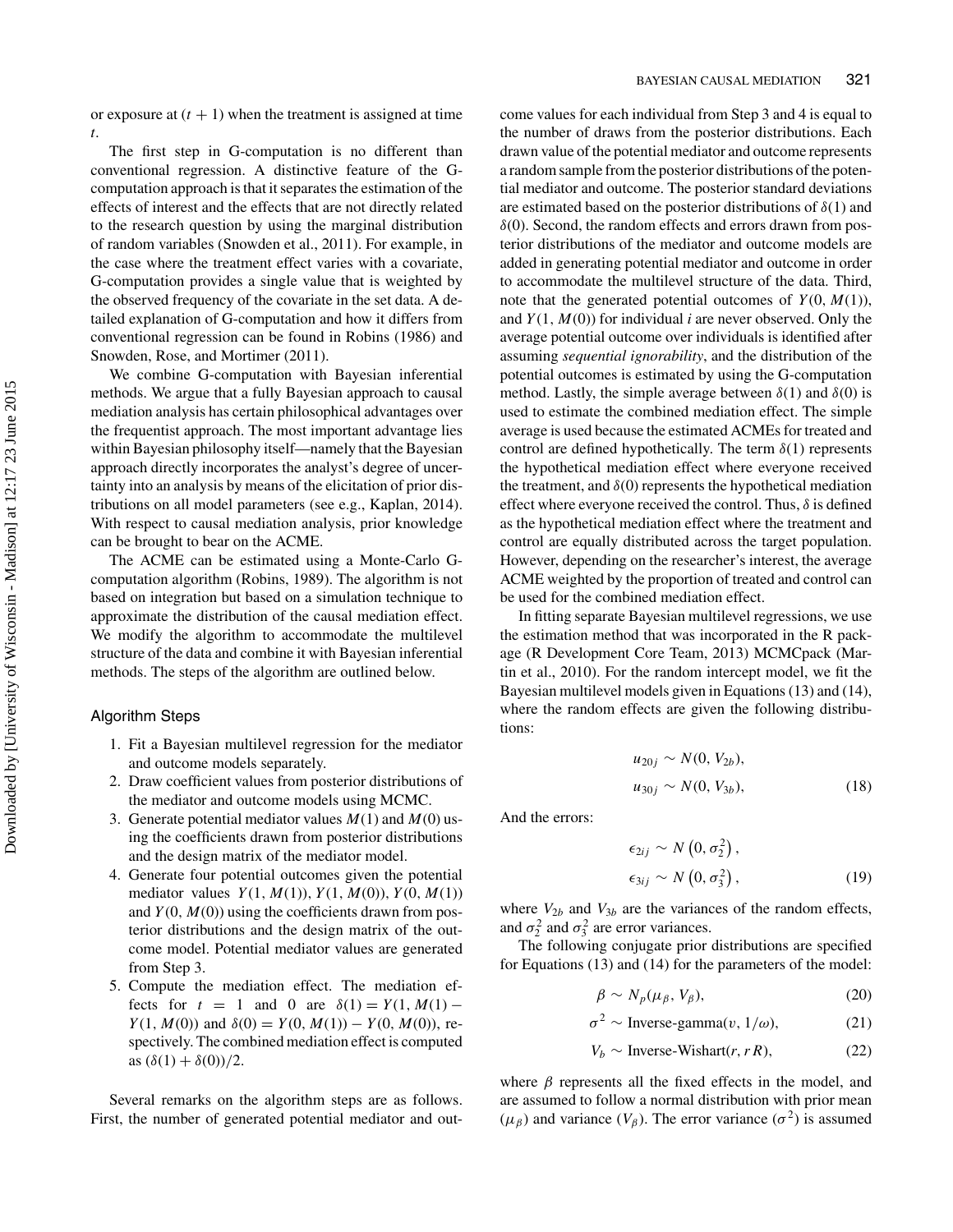to follow the Inverse-gamma distribution with shape (*ν*) and scale  $(\omega)$  parameters. The covariance matrix of random effects  $(V_b)$  is assumed to follow the Inverse-Wishart distribution with the shape (*r*) and the scale (*R*) parameters. For a detailed explanation of conjugate priors see Gelman, Carlin, Stern, and Rubin (2003).

The joint posterior distribution of the parameters of the random intercept model can be expressed as

$$
p(\alpha_2, \beta_2, \sigma_{u_{20j}}, \sigma_{\epsilon_{2ij}} | M) \propto p(M | \alpha_2, \beta_2, \sigma_{u_{20j}}, \sigma_{\epsilon_{2ij}})
$$
  
 
$$
\times p(\alpha_2 | \sigma_{u_{20j}}) \times p(\beta_2) p(\sigma_{u_{20j}}) p(\sigma_{\epsilon_{2ij}}),
$$
 (23)

and

$$
p(\alpha_3, \beta_3, \gamma, \sigma_{u_{30j}}, \sigma_{\epsilon_{3ij}} | Y) \propto p(Y | \alpha_3, \beta_3, \gamma, \sigma_{u_{30j}}, \sigma_{\epsilon_{3ij}})
$$
  
 
$$
\times p(\alpha_3 | \sigma_{u_{30j}}) p(\beta_3) p(\gamma) p(\sigma_{u_{30j}}) p(\sigma_{\epsilon_{3ij}})
$$
 (24)

where  $\sigma_{u_{0j}}$  and  $\sigma_{\epsilon_{ij}}$  represents the random effect for school *j* and the residual for student *i* in school *j*, respectively. We use MCMC via a Gibbs sampler to obtain the joint posterior distributions.

# DESIGN AND RESULTS OF SIMULATION **STUDIES**

In this section we conduct two simulation studies to test the performance of our proposed Bayesian approach to multilevel causal mediation analysis under homogeneous and heterogeneous effects. Under homogeneous effects, the results of the proposed approach coincide with the results of Baron and Kenny's conventional regression approach under the frequentist framework. Thus, the purpose of the first simulation study is to demonstrate the Bayesian and frequentist properties of the proposed approach. Under heterogeneous effects, the proposed approach should yield different results than Baron and Kenny's approach by virtue of taking into account the heterogeneous effects using G-computation. We aim, therefore, to demonstrate the advantage of the proposed approach over the conventional approach in the second simulation study.

#### Simulation Study 1: Homogeneous Effects

Using the proposed approach, the ACME between a random intercept only and a random intercept and slope model is estimated under the following study design conditions: (a) non-informative and informative priors on coefficients, (b) inaccurate and accurate priors, (c) varying precisions of inaccurate and accurate priors, (d) different values of the intra-class correlation (ICC), and (e) different group sample sizes with a constant within-group sample size.

A non-informative prior refers to vague or diffused information on coefficients whereas informative prior refers to specific and definite information on coefficients. Under the non-informative prior condition we set  $\mu_{\beta}$  to zero

along with precisions ( $\frac{1}{V_\beta}$ ) of 0.<sup>2</sup> Under the informative prior condition, we consider the situation where we have inaccurate or accurate priors on coefficients. An accurate prior refers to information that is close to the true value whereas an inaccurate prior refers to information that is far from the true value. We set  $\mu_{\beta}$  arbitrarily to zero in order to mimic the case where the researcher has inaccurate prior information while accurate priors are obtained from true parameter values used in the simulation study. For accurate and inaccurate priors, we examine three levels of precision: 1, 10, and 100. One may argue that a researcher should not use an inaccurate prior with a high level of precision. However, we used the same three levels of precision for the inaccurate prior situation to study the case in which a researcher believes that the wrong prior is correct.

In multilevel Bayesian models, it is important to incorporate appropriate priors on the covariance matrix of random effects  $(V_b)$  and the error variance  $(\sigma_2)$ . In our simulation study, we used non-informative inverse-Wishart and inversegamma priors to mimic the case where a researcher lacks knowledge on the covariance matrix of random effects  $(V_b)$ and the error variance  $(\sigma_2)$ . The inverse-Wishart  $(1, 0.1)$  and the inverse-Wishart (2, R) are used for the random intercept only and random intercept and slope models, respectively, where  $R$  is a diagonal matrix of  $(0.1, 0.1)$ . For the error variance, inverse-gamma (0.001, 0.001) is used as a noninformative prior.

Gelman (2006) noted that serious problems can occur with the inverse-gamma family of non-informative prior distributions, and recommends to use the uniform prior when the number of groups is small and in other settings where weakly informative priors are necessary. Bearing this caveat in mind, the simulation study was conducted with non-informative inverse-gamma priors due to the limitation of the program *MCMChregress* (in *MCMCpack*) that only allows one to incorporate the inverse-gamma distribution as the prior distribution for the error variance.

Multilevel data were generated as follows. First, a cluster identification number was assigned to every 10 students. Random effects and residuals of the mediator and outcome were generated from a multivariate normal distribution of the *τ* and  $σ<sup>2</sup>$  matrix, respectively. The *τ* and  $σ<sup>2</sup>$  matrix are determined by varying the ICC (0.1, 0.2 and 0.3). For the random slope model, we set the covariance of the random intercept and the slope to the same value as the variance of the intercept. The treatment indicator was generated as a vector of ones and zeros.

For the random intercept model, the mediator and outcome values for individual *i* who attended school *j* were generated as follows.

$$
M_{ij} = 8.1 + 1.2T_j + u_{20j} + \epsilon_{2ij}
$$

<sup>&</sup>lt;sup>2</sup>Setting  $\frac{1}{V_\beta} = 0$  tells *MCMCpack* to set a improper uniform prior.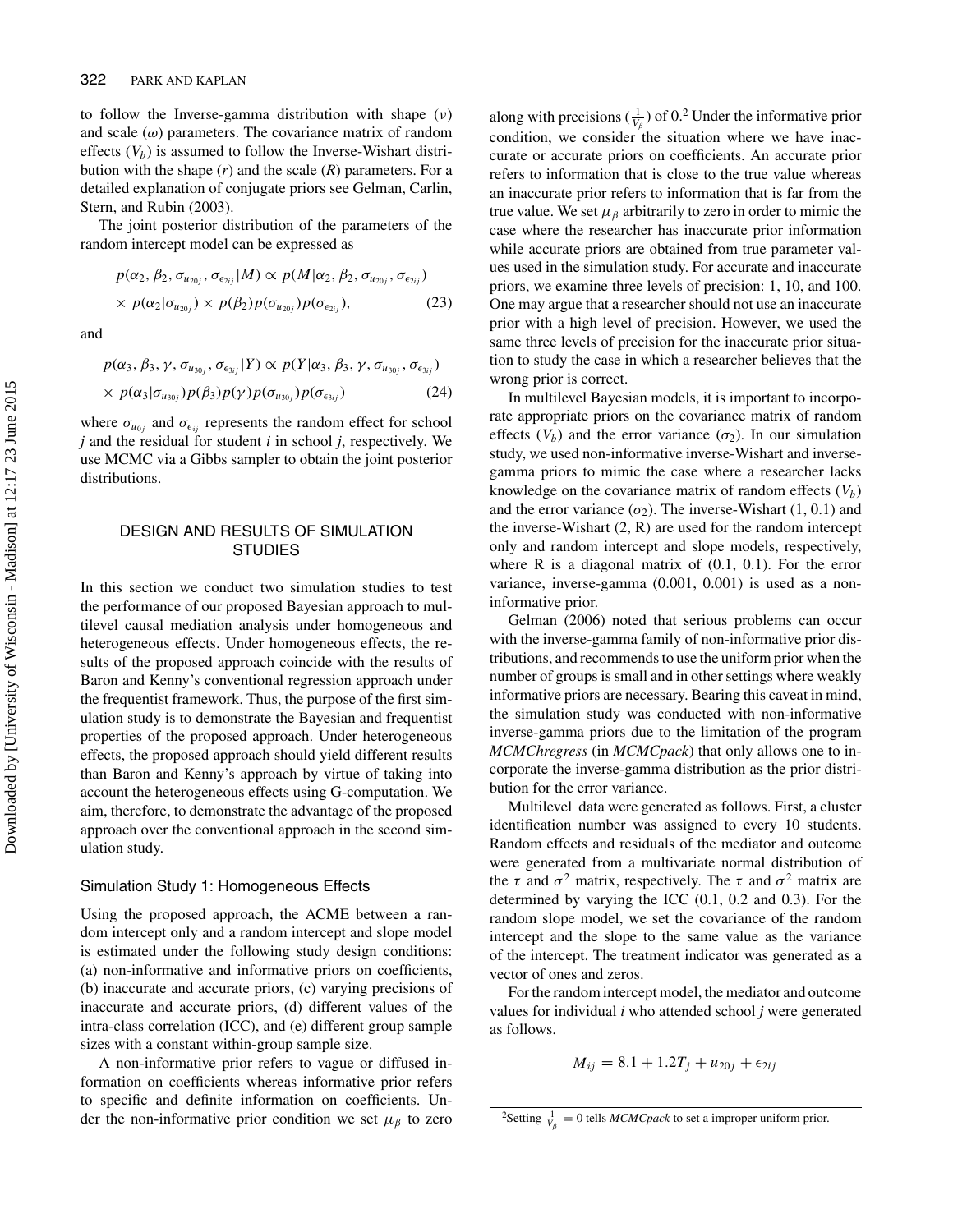$$
Y_{ij} = -1.0 - 1.4T_j - 2.6M_{ij}
$$
  
- 0.5T<sub>j</sub>M<sub>ij</sub> + u<sub>30j</sub> +  $\epsilon_{3ij}$  (25)

For the random slope model, the mediator and outcome values are generated as

$$
Y_{ij} = -1.0 - 1.4T_j + (-2.6 + u_{31j})M_{ij}
$$

$$
- 0.5T_j M_{ij} + u_{30j} + \epsilon_{3ij}.
$$
 (26)

The coefficients are drawn by applying the same model to the FAST data. However, some adjustments are made to the coefficients in order to avoid the small effect size issue (the effect size of the ACME in the FAST data is –0.04). To ensure that the effect size is at least moderate, the coefficients are multiplied by 10. Data consists of three variables *T,M,Y* , and the cluster ID. Nine data sets were generated with varying group sample size 5, 10, and 30 while the withingroup sample size is set to 10, crossed with varying values of the ICC (0.1, 0.2, and 0.3). These conditions were also crossed with the inaccurate and accurate informative priors conditions.

The R package *MCMChregress* utilizes a Gibbs sampler. For this study, results were based on 2,000 MCMC iterations with a thinning interval of 2 after 1,000 burn-in for both the mediator and outcome models. In general, 2,000 MCMC iterations with a thinning interval of 2 is a relatively small number of iterations but we assessed convergence of the sampler by examining the posterior density plots and trace plots. Convergence of the Gibbs sampler was obtained for all cells of the study design. These plots, as well as the R code, are available at http://bise.wceruw.org/publications.html.

The outcomes of interest for the simulation study portion of this article are the %Bias and Root Mean Square Error (hereafter, RMSE) for the ACME. The %Bias and RMSE are computed based on 500 replications as

$$
\% Bias = \frac{\bar{\delta} - \delta}{\delta} * 100\tag{27}
$$

$$
RMSE = \sqrt{\frac{\Sigma_{i=1}^{K}(\delta_i - \delta)^2}{K}}
$$
 (28)

where  $\bar{\delta}$  is the mean of the estimated mediation effect,  $\delta_i$ is the estimated mediation effect for *i*th replication and *K* is number of replications  $(K = 500)$ . In essence, this design offers an evaluation of the frequentist properties of a Bayesian estimate (see Little, 2006, 2011).

In addition to the measures for the posterior mean, we also present the standard deviation of the posterior distribution. This measure offers a measure of the width of the credible interval for each iteration. The posterior standard deviation is also based on 500 replications and obtained as

$$
P.S.D. = \sqrt{\frac{\Sigma_{i=1}^K \sigma_i^2}{K}} \tag{29}
$$

where *K* is the number of replications and  $\sigma_i^2$  is the variance of the estimated mediation effect for iteration *i*.

## Results of Simulation Study 1

Results for the random intercept models are shown in Tables 1, 2, and 3 and the results for the random intercept and slope models are shown in Tables 4, 5, and 6. The first column displays the results for the control  $\lceil \delta(0) \rceil$  and for the treated [*δ*(1)] conditions. The second column denotes ICC conditions followed by the level of precision  $(\frac{1}{V_\beta})$ . The remainder of the tables display the results under the inaccurate prior and accurate prior conditions. The first column of each ICC represents the non-informative uniform prior case.

As shown in Table 1, the bias under non-information priors is in general 3 to 4% when the sample size is 50 (five schools), and it does not differ much by ICC levels. Under informative priors, the bias and variance differ as a function of the accuracy of the priors. Using inaccurate priors, the bias increases up to 100% when the precision level is 100, while it decreases to less than 1% with the same precision using accurate priors. The variance becomes smaller as the level of precision increases. The pattern shown in bias and variance is because the posterior estimates are shifted toward the priors as precision increases. This result implies that accurate priors with greater precision can help in solving the small sample size issue, while wrong priors with greater precision could lead to severely distorted results. This finding is completely consistent with the logic of Bayesian inference.

With a sample size of 100 (10 schools), the bias is less than 2% under the non-informative priors condition and also does not depend on the ICC levels. Under the informative priors condition, results show the same patterns as found in sample size of 50 condition in which the bias depends on the accuracy of the priors. With a sample size of 300 (30 schools), results show that the bias is less than 1% in most cases except where wrong priors are specified with high levels of precision (10 or 100).

Results from the random intercept and slope models are shown in Tables 4, 5, and 6. Unlike the random intercept models, the bias depends on the ICC levels in which bias increases as the ICC level increases. For example, with a sample size of 50, the bias under the non-informative priors case is only 0.9 when the ICC level is 0.1, while it is 8.1 when the ICC level is 0.3. This change is due to the fact that the effective sample size is lower as the ICC level increases. Under the informative priors case, the bias also changes according to the accuracy of priors the same as with the random intercept models.

With sample sizes of 100 and 300, the pattern of results is similar to the random slope models with a sample size of 50. The only difference is that the bias is smaller when compared to a sample size of 50 within the same conditions.

As shown across all of the tables, posterior standard deviations follow consistent patterns: (1) greater precision of the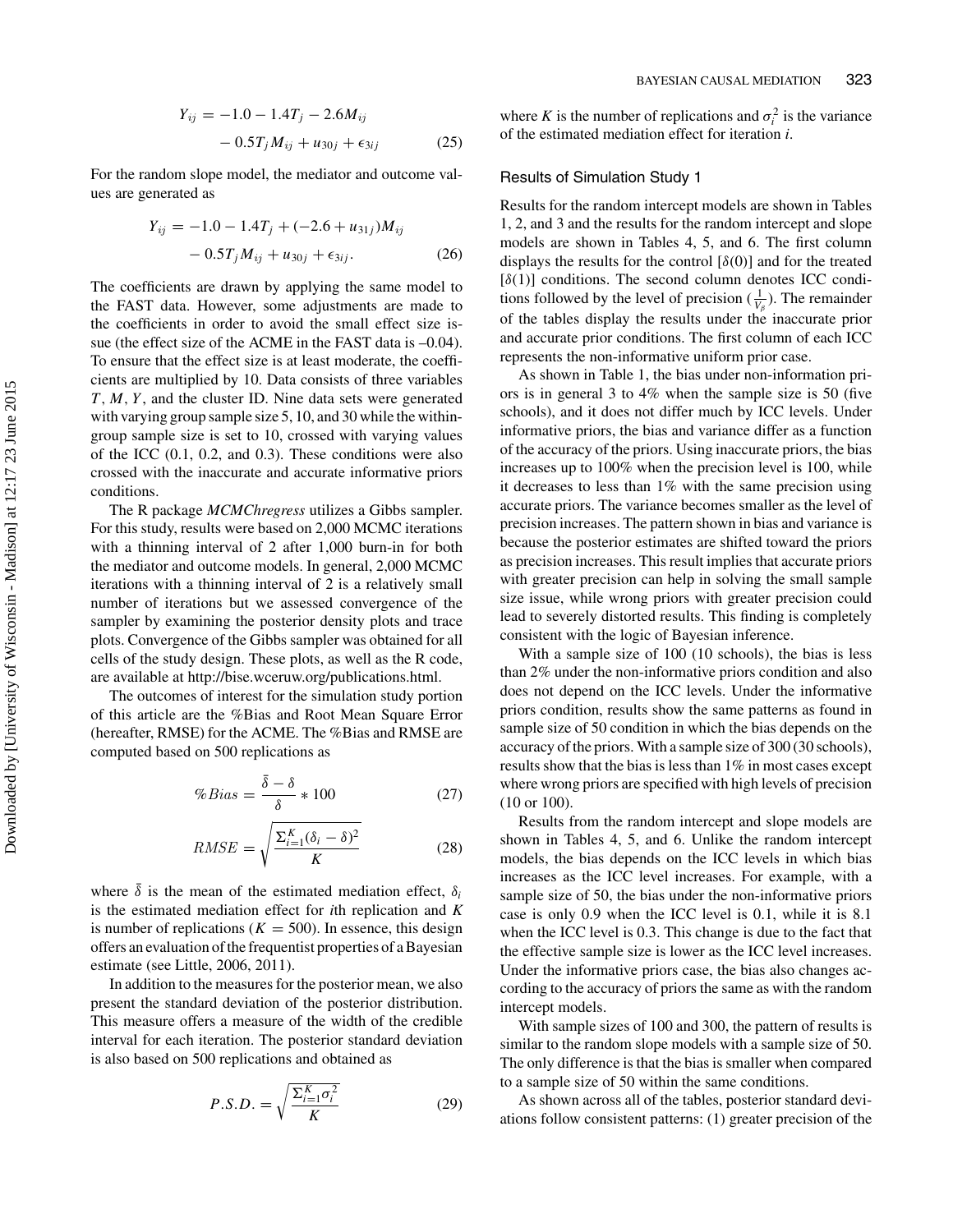TABLE 1 Random Intercept Model with Sample Size of 50 (5 Schools)

|                           |         |                  |          | <b>Inaccurate Prior</b> |             |        |          | Accurate Prior |             |        |
|---------------------------|---------|------------------|----------|-------------------------|-------------|--------|----------|----------------|-------------|--------|
| True Value                | ICC     | Prec.            | Est.     | %Bias                   | <b>RMSE</b> | P.S.D. | Est.     | %Bias          | <b>RMSE</b> | P.S.D. |
| $\hat{\delta}(0) = -3.12$ | $0.1\,$ | $\mathbf{0}$     | $-3.029$ | 2.9                     | 0.826       | 0.828  | $-3.029$ | 2.9            | 0.826       | 0.828  |
|                           |         |                  | $-2.837$ | 9.1                     | 0.793       | 0.791  | $-3.029$ | 2.9            | 0.741       | 0.771  |
|                           |         | 10               | $-0.799$ | 74.4                    | 2.422       | 0.503  | $-3.057$ | 2.0            | 0.465       | 0.578  |
|                           |         | 100              | $-0.000$ | 99.9                    | 3.120       | 0.014  | $-3.097$ | 0.7            | 0.121       | 0.268  |
|                           | 0.2     | $\boldsymbol{0}$ | $-3.036$ | 2.7                     | 0.784       | 0.741  | $-3.036$ | 2.7            | 0.784       | 0.741  |
|                           |         |                  | $-2.891$ | 7.4                     | 0.747       | 0.711  | $-3.035$ | 2.7            | 0.716       | 0.699  |
|                           |         | 10               | $-1.196$ | 61.7                    | 2.060       | 0.565  | $-3.059$ | 1.9            | 0.479       | 0.544  |
|                           |         | 100              | $-0.000$ | 99.9                    | 3.120       | 0.015  | $-3.097$ | 0.8            | 0.136       | 0.264  |
|                           | 0.3     | $\mathbf{0}$     | $-3.043$ | 2.5                     | 0.739       | 0.652  | $-3.043$ | $2.5\,$        | 0.739       | 0.652  |
|                           |         |                  | $-2.940$ | 5.8                     | 0.700       | 0.628  | $-3.042$ | 2.5            | 0.686       | 0.622  |
|                           |         | 10               | $-1.632$ | 47.7                    | 1.633       | 0.584  | $-3.060$ | 1.9            | 0.490       | 0.504  |
|                           |         | 100              | $-0.000$ | 99.9                    | 3.120       | 0.017  | $-3.096$ | 0.7            | 0.154       | 0.259  |
| $\hat{\delta}(1) = -3.72$ | 0.1     | $\boldsymbol{0}$ | $-3.568$ | 4.1                     | 0.991       | 1.0    | $-3.568$ | 4.1            | 0.991       | 1.000  |
|                           |         | 1                | $-3.495$ | 6.0                     | 0.934       | 0.972  | $-3.603$ | 3.2            | 0.869       | 0.902  |
|                           |         | 10               | $-1.115$ | 70.0                    | 2.733       | 0.647  | $-3.643$ | 2.1            | 0.544       | 0.673  |
|                           |         | 100              | $-0.001$ | 99.9                    | 3.719       | 0.020  | $-3.692$ | 0.8            | 0.143       | 0.311  |
|                           | $0.2\,$ | $\mathbf{0}$     | $-3.582$ | 3.7                     | 0.940       | 0.894  | $-3.582$ | 3.7            | 0.940       | 0.894  |
|                           |         |                  | $-3.558$ | 4.4                     | 0.883       | 0.872  | $-3.610$ | 2.9            | 0.838       | 0.816  |
|                           |         | 10               | $-1.594$ | 57.2                    | 2.298       | 0.709  | $-3.645$ | 2.0            | 0.560       | 0.633  |
|                           |         | 100              | $-0.002$ | 99.9                    | 3.718       | 0.021  | $-3.691$ | 0.8            | 0.159       | 0.306  |
|                           | 0.3     | $\boldsymbol{0}$ | $-3.595$ | 3.4                     | 0.885       | 0.787  | $-3.595$ | 3.4            | 0.885       | 0.787  |
|                           |         |                  | $-3.614$ | 2.8                     | 0.832       | 0.769  | $-3.618$ | 2.8            | 0.801       | 0.727  |
|                           |         | 10               | $-2.105$ | 43.4                    | 1.800       | 0.722  | $-3.647$ | 1.9            | 0.572       | 0.586  |
|                           |         | 100              | $-0.002$ | 99.9                    | 3.718       | 0.024  | $-3.690$ | 0.8            | 0.180       | 0.300  |

prior leads to smaller standard deviations regardless of using accurate or inaccurate priors; (2) standard deviations associated with models that have small sample sizes are larger; and (3) standard deviations in the random slope models are larger than in the random intercept models across all other conditions.

We also find that bias is a function of the sample size and accuracy of priors for the random intercept models, while it is a function of the ICC, sample size and accuracy of priors for the random intercept and slope models. Because the estimated ACME is derived from two parameters, i.e.,  $\beta_2$ and  $\gamma$ , the ACME is affected only by the random effect of the slope but not the intercept.

## Simulation Study 2: Heterogeneous Effects

As shown in Simulation Study 1, the bias for the estimated ACME is less than 1% when the ICC is 0.1 and the sample size is 300 with 30 schools. We conducted a small simulation study under this condition, aiming to compare the ACME estimated under the proposed approach and the conventional Baron and Kenny (1986)'s approach in the presence of heterogeneous treatment and mediator effects.

The ACME estimated under both approaches is compared under the following study design conditions: (a) the difference in the probability of being in the treatment group for those with  $X = 1$  and  $X = 0$ , (b) the difference in the average mediator value for those with  $X = 1$  and  $X = 0$ , and (c) the difference between the random intercept only and random intercept and slope models.

The conventional Baron and Kenny approach to causal mediation analysis assumes a linear and constant effect with the ACME estimated as  $\beta_2(\gamma + \kappa t)$  where  $t \in \{0, 1\}$  and  $\beta_2$ , *γ* and *κ* are obtained from the mediator and outcome regression models under the frequentist framework. In contrast, the proposed approach assumes that the mean response is also linearly related to *X* but with varying slope when  $T =$ 1 and  $T = 0$ . The ACME is estimated as  $E[\beta_{2i}(\gamma_i + \kappa_i t)]$ where  $t \in \{0, 1\}$  using Monte Carlo G-computation algorithm (Robins, 1989).

To generate data with heterogeneous treatment effects, an interaction effect is included between the treatment and covariate  $X$  in the mediator model shown in Equations  $(25)$ and (26). The interaction effect between the treatment and covariate *X* creates the heterogeneous treatment effect on the mediator depending on the value of *X* (1.5 $T_iX_{ij}$ ). For the sake of simplicity, *X* was generated as a binary variable that takes on values of 1 or 0 that follows the Bernoulli distribution. Likewise, we included the interaction effect between the mediator and covariate *X* in the outcome model  $(1.7M_{ii}X_{ii})$ to generate heterogeneous mediator effects.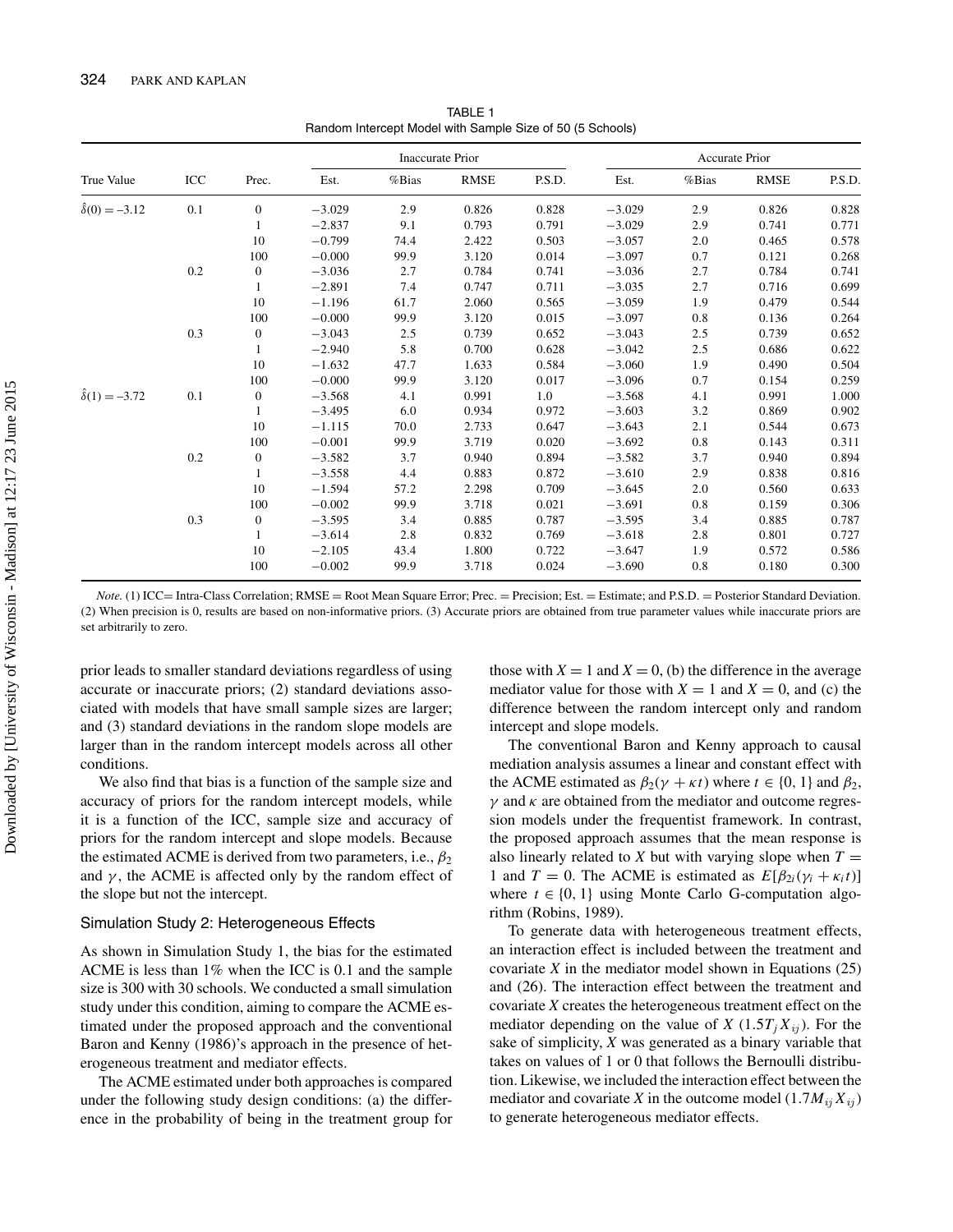TABLE 2 Random Intercept Model with Sample Size of 100 (10 Schools)

|                           |     |                |          | <b>Inaccurate Prior</b> |             |        |          | <b>Accurate Prior</b> |             |        |
|---------------------------|-----|----------------|----------|-------------------------|-------------|--------|----------|-----------------------|-------------|--------|
| True Value                | ICC | Prec.          | Est.     | %Bias                   | <b>RMSE</b> | P.S.D. | Est.     | %Bias                 | <b>RMSE</b> | P.S.D. |
| $\hat{\delta}(0) = -3.12$ | 0.1 | $\mathbf{0}$   | $-3.111$ | 0.3                     | 0.547       | 0.562  | $-3.111$ | 0.3                   | 0.547       | 0.562  |
|                           |     | 1              | $-3.115$ | 0.2                     | 0.523       | 0.550  | $-3.117$ | 0.1                   | 0.519       | 0.545  |
|                           |     | 10             | $-2.180$ | 30.1                    | 1.025       | 0.519  | $-3.117$ | 0.1                   | 0.391       | 0.463  |
|                           |     | 100            | $-0.002$ | 99.9                    | 3.118       | 0.020  | $-3.116$ | 0.1                   | 0.128       | 0.249  |
|                           | 0.2 | $\overline{0}$ | $-3.112$ | 0.3                     | 0.519       | 0.504  | $-3.112$ | 0.3                   | 0.519       | 0.504  |
|                           |     |                | $-3.148$ | 0.9                     | 0.500       | 0.491  | $-3.118$ | 0.1                   | 0.495       | 0.492  |
|                           |     | 10             | $-2.340$ | 24.9                    | 0.880       | 0.476  | $-3.118$ | 0.1                   | 0.391       | 0.428  |
|                           |     | 100            | $-0.002$ | 99.9                    | 3.118       | 0.023  | $-3.116$ | 0.1                   | 0.141       | 0.243  |
|                           | 0.3 | $\overline{0}$ | $-3.113$ | 0.2                     | 0.488       | 0.444  | $-3.113$ | 0.2                   | 0.488       | 0.444  |
|                           |     |                | $-3.172$ | 1.7                     | 0.471       | 0.433  | $-3.119$ | 0.0                   | 0.469       | 0.435  |
|                           |     | 10             | $-2.500$ | 19.8                    | 0.738       | 0.426  | $-3.119$ | 0.0                   | 0.388       | 0.389  |
|                           |     | 100            | $-0.003$ | 99.9                    | 3.117       | 0.027  | $-3.117$ | 0.1                   | 0.245       | 0.235  |
| $\hat{\delta}(1) = -3.72$ | 0.1 | $\mathbf{0}$   | $-3.760$ | 1.1                     | 0.654       | 0.713  | $-3.760$ | 1.1                   | 0.654       | 0.713  |
|                           |     | 1              | 3.842    | 3.2                     | 0.649       | 0.689  | $-3.734$ | 0.4                   | 0.609       | 0.658  |
|                           |     | 10             | $-2.714$ | 27.0                    | 1.126       | 0.649  | $-3.723$ | 0.1                   | 0.457       | 0.548  |
|                           |     | 100            | $-0.007$ | 99.8                    | 3.713       | 0.030  | $-3.718$ | 0.0                   | 0.146       | 0.292  |
|                           | 0.2 | $\mathbf{0}$   | $-3.760$ | 1.1                     | 0.618       | 0.639  | $-3.760$ | 1.1                   | 0.618       | 0.639  |
|                           |     |                | $-3.879$ | 4.3                     | 0.626       | 0.616  | $-3.736$ | 0.4                   | 0.580       | 0.594  |
|                           |     | 10             | $-2.910$ | 21.8                    | 0.953       | 0.594  | $-3.724$ | 0.1                   | 0.457       | 0.507  |
|                           |     | 100            | $-0.009$ | 99.8                    | 3.711       | 0.034  | $-3.719$ | 0.0                   | 0.161       | 0.285  |
|                           | 0.3 | $\overline{0}$ | $-3.760$ | 1.1                     | 0.580       | 0.562  | $-3.760$ | 1.0                   | 0.580       | 0.562  |
|                           |     |                | $-3.902$ | 4.9                     | 0.596       | 0.543  | $-3.738$ | 0.5                   | 0.549       | 0.527  |
|                           |     | 10             | $-3.106$ | 16.5                    | 0.788       | 0.532  | $-3.726$ | 0.2                   | 0.453       | 0.461  |
|                           |     | 100            | $-0.012$ | 99.7                    | 3.708       | 0.039  | $-3.720$ | 0.0                   | 0.179       | 0.275  |

In the presence of heterogeneous treatment effects on the mediator, the difference in the probability of being in the treatment group for those with  $X = 1$  and  $X = 0$  is a critical condition to see the difference in the estimated ACME between the conventional and proposed approaches. Schafer and Kang (2008) noted that the conventional regression approach is sensitive to the assumption that the mean response is linearly related to *X* with identical slopes when  $T = 1$  and  $T = 0$ , particularly if the distribution of *X* in the two groups are very different. Thus, three different probabilities of being in the treatment group for those with  $X = 1$  and  $X = 0$  are considered:

(1) 
$$
P(T = 1|X = 1) - P(T = 1|X = 0) = 0.6
$$
,  
\n(2)  $P(T = 1|X = 1) - P(T = 1|X = 0) = 0.3$ , and  
\n(3)  $P(T = 1|X = 1) - P(T = 1|X = 0) = 0$ .

Likewise, in the presence of heterogeneous mediator effects on the outcome, three different levels of the average mediator value for those with  $X = 1$  and  $X = 0$  are considered:

(1) 
$$
(\bar{M}|X = 1) - (\bar{M}|X = 0) = 3
$$
,  
(2)  $(\bar{M}|X = 1) - (\bar{M}|X = 0) = 1$ , and

$$
(3) \ (\bar{M}|X=1) - (\bar{M}|X=0) = 0.
$$

All other conditions of the simulation study remain the same as the non-informative mediation model used in Simulation Study 1. Outcomes of interest are also consistent with Simulation Study 1 as shown in equations (27)–(29).

We used non-informative priors on the coefficients, the covariance matrix of the random effects, and the error variance. Assuming informative priors can be elicited, it is relatively straightforward to incorporate these priors into the heterogeneous treatment effect model.

## Results of Simulation Study 2

The comparison of the ACME estimated by the conventional and proposed approaches under the heterogeneous treatment is shown in Table 7. The ACME estimated by the conventional approach is biased when the difference in the probability of being in the treatment group when  $X = 1$  and  $X = 0$  is larger than 0. The bias is more than 8% when the difference in the probability for those with  $X = 1$  and  $X = 0$  is 0.3, and the bias is more than 15% when the difference is 0.6. In contrast, the bias in the ACME estimated by our proposed approach is less than 1% regardless of the difference in the probability for those with  $X = 1$  and  $X = 0$ .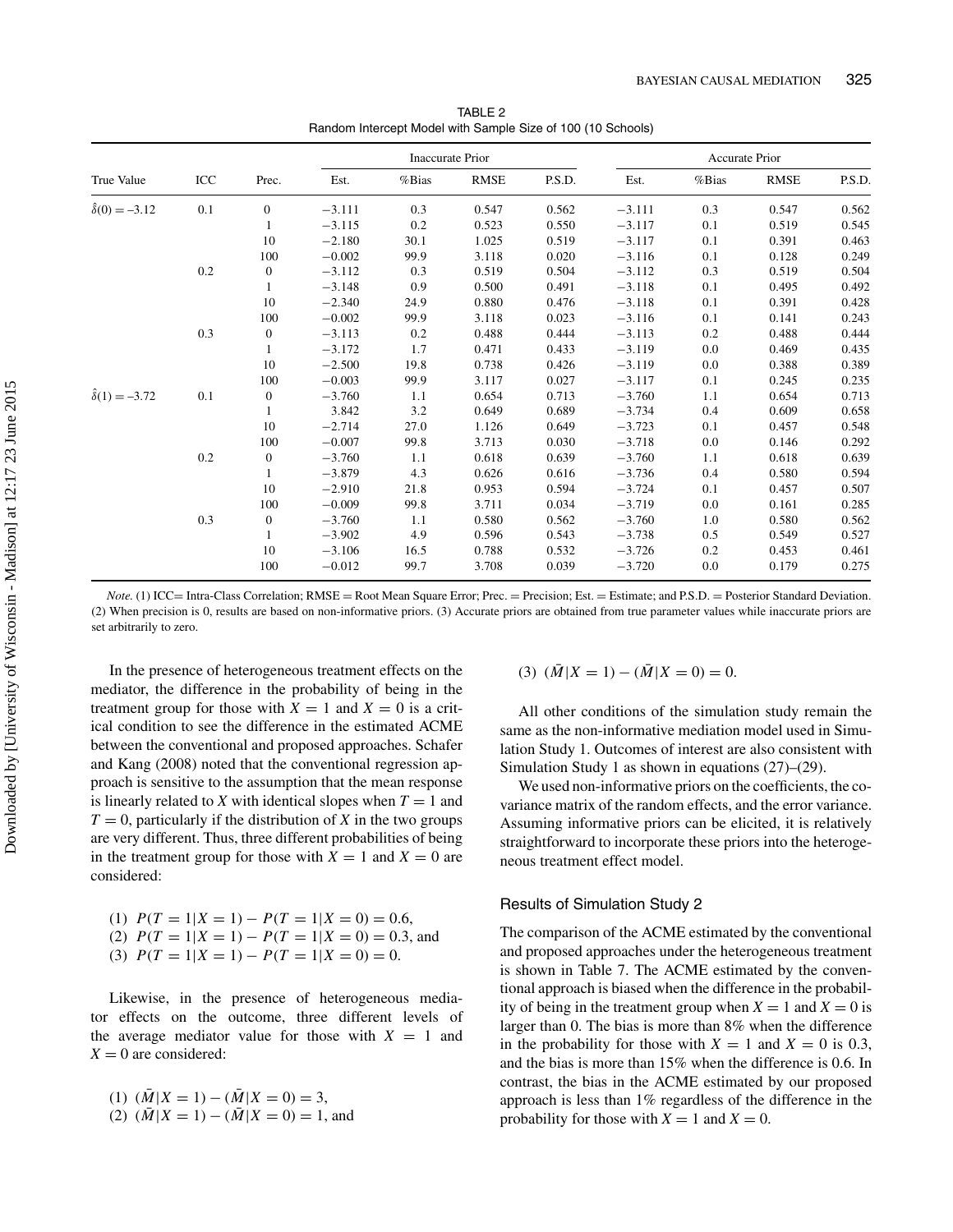TABLE 3 Random Intercept Model with Sample Size of 300 (30 Schools)

|                            |     |                  |          | <b>Inaccurate Prior</b> |             |        |          | <b>Accurate Prior</b> |             |        |
|----------------------------|-----|------------------|----------|-------------------------|-------------|--------|----------|-----------------------|-------------|--------|
| True Value                 | ICC | Prec.            | Est.     | %Bias                   | <b>RMSE</b> | P.S.D. | Est.     | % Bias                | <b>RMSE</b> | P.S.D. |
| $\ddot{\delta}(0) = -3.12$ | 0.1 | $\mathbf{0}$     | $-3.108$ | $-0.395$                | 0.3         | 0.309  | $-3.108$ | 0.4                   | 0.342       | 0.309  |
|                            |     |                  | $-3.154$ | 1.1                     | 0.334       | 0.305  | $-3.108$ | 0.4                   | 0.336       | 0.306  |
|                            |     | 10               | $-2.800$ | 10.3                    | 0.441       | 0.305  | $-3.108$ | 0.4                   | 0.302       | 0.288  |
|                            |     | 100              | $-0.014$ | 99.5                    | 3.106       | 0.045  | $-3.110$ | 0.3                   | 0.155       | 0.203  |
|                            | 0.2 | $\boldsymbol{0}$ | $-3.108$ | 0.4                     | 0.325       | 0.279  | $-3.108$ | 0.4                   | 0.325       | 0.279  |
|                            |     |                  | $-3.146$ | 0.83                    | 0.318       | 0.275  | $-3.108$ | 0.4                   | 0.321       | 0.276  |
|                            |     | 10               | $-2.871$ | 7.9                     | 0.384       | 0.274  | $-3.108$ | 0.4                   | 0.294       | 0.263  |
|                            |     | 100              | $-0.027$ | 99.1                    | 3.095       | 0.053  | $-3.110$ | 0.3                   | 0.164       | 0.193  |
|                            | 0.3 | $\overline{0}$   | $-3.109$ | 0.3                     | 0.306       | 0.246  | $-3.109$ | 0.3                   | 0.306       | 0.246  |
|                            |     |                  | $-3.139$ | 0.6                     | 0.300       | 0.243  | $-3.109$ | 0.3                   | 0.303       | 0.245  |
|                            |     | 10               | $-2.935$ | 5.9                     | 0.335       | 0.242  | $-3.109$ | 0.3                   | 0.283       | 0.235  |
|                            |     | 100              | $-0.099$ | 96.8                    | 3.039       | 0.073  | $-3.111$ | 0.3                   | 0.173       | 0.181  |
| $\hat{\delta}(1) = -3.72$  | 0.1 | $\boldsymbol{0}$ | $-3.697$ | $-0.6$                  | 0.416       | 0.377  | $-3.697$ | 0.6                   | 0.416       | 0.377  |
|                            |     | $\mathbf{1}$     | $-3.834$ | 3.1                     | 0.421       | 0.373  | $-3.700$ | 0.5                   | 0.399       | 0.366  |
|                            |     | 10               | $-3.455$ | 7.1                     | 0.457       | 0.377  | $-3.705$ | 0.4                   | 0.354       | 0.340  |
|                            |     | 100              | $-0.062$ | 98.3                    | 3.658       | 0.063  | $-3.709$ | 0.3                   | 0.178       | 0.237  |
|                            | 0.2 | $\mathbf{0}$     | $-3.698$ | 0.6                     | 0.395       | 0.339  | $-3.698$ | 0.6                   | 0.395       | 0.339  |
|                            |     |                  | $-3.816$ | 2.6                     | 0.399       | 0.337  | $-3.701$ | 0.5                   | 0.381       | 0.331  |
|                            |     | 10               | $-3.540$ | 4.8                     | 0.401       | 0.338  | $-3.706$ | 0.4                   | 0.344       | 0.310  |
|                            |     | 100              | $-0.092$ | 97.5                    | 3.631       | 0.076  | $-3.710$ | 0.3                   | 0.189       | 0.226  |
|                            | 0.3 | $\mathbf{0}$     | $-3.700$ | 0.5                     | 0.372       | 0.299  | $-3.700$ | 0.5                   | 0.372       | 0.299  |
|                            |     | $\mathbf{1}$     | $-3.799$ | 2.1                     | 0.373       | 0.297  | $-3.702$ | 0.5                   | 0.360       | 0.293  |
|                            |     | 10               | $-3.616$ | 2.8                     | 0.358       | 0.298  | $-3.706$ | 0.4                   | 0.331       | 0.277  |
|                            |     | 100              | $-0.196$ | 94.7                    | 3.545       | 0.103  | $-3.710$ | 0.3                   | 0.200       | 0.212  |

The same pattern is shown under the heterogeneous mediator effect. As shown in Table 8, the ACME estimated by the conventional approach is biased when the difference in the average mediator value for those with  $X = 1$  and  $X = 0$ is larger than 0. The bias is more than 4.9% when the difference in average mediator value is 3, and the bias is more than 7% when the difference is 0.6. In contrast, the bias in the ACME estimated by the proposed approach is less than 1% regardless of the difference in the average mediator value for those with  $X = 1$  and  $X = 0$ . The same pattern holds for both the random intercept only and random intercept and slope models.

Note that the unbiased results of our proposed approach are only possible when models are correctly specified. For example, our approach will provide the same results as the conventional approach if the interaction effect between *T* and *X* (or the interaction effect between *M* and *X*) is not included in the model.

# CASE STUDY

We apply our proposed approach for estimating the ACME in group randomized designs under the Bayesian framework using the FAST example described in the introduction.

## Data

FAST is a program that aims to develop social capital, especially relations of trust and shared expectations, among parents, school staff, and children. The program includes an 8-week session of weekly group meetings and 2 years of monthly follow-up parent-led meetings. The program was originally designed to increase social capital among minority families, and it demonstrated that the active engagement of parents in the program led to improved behavioral and academic outcomes of their children. The program was implemented in 47 states and 16 countries (McDonald & Frey 1999; McDonald 2002).

The FAST intervention was implemented following a group-randomized design. Twenty six schools were assigned to participate in FAST and the other 26 schools were assigned to continue with business as usual without FAST. Parent social capital was measured both before and after the treatment period. Student behavioral outcome was reported by teachers after the treatment period.

Turley and her colleagues (Turley et al., 2012) examined the causal effect of the FAST intervention on student peer problems, and found evidence that the FAST intervention has a significant effect on reducing student peer problems. They went one step further, and attempted to investigate the mechanisms of the effect. Their interest focussed on whether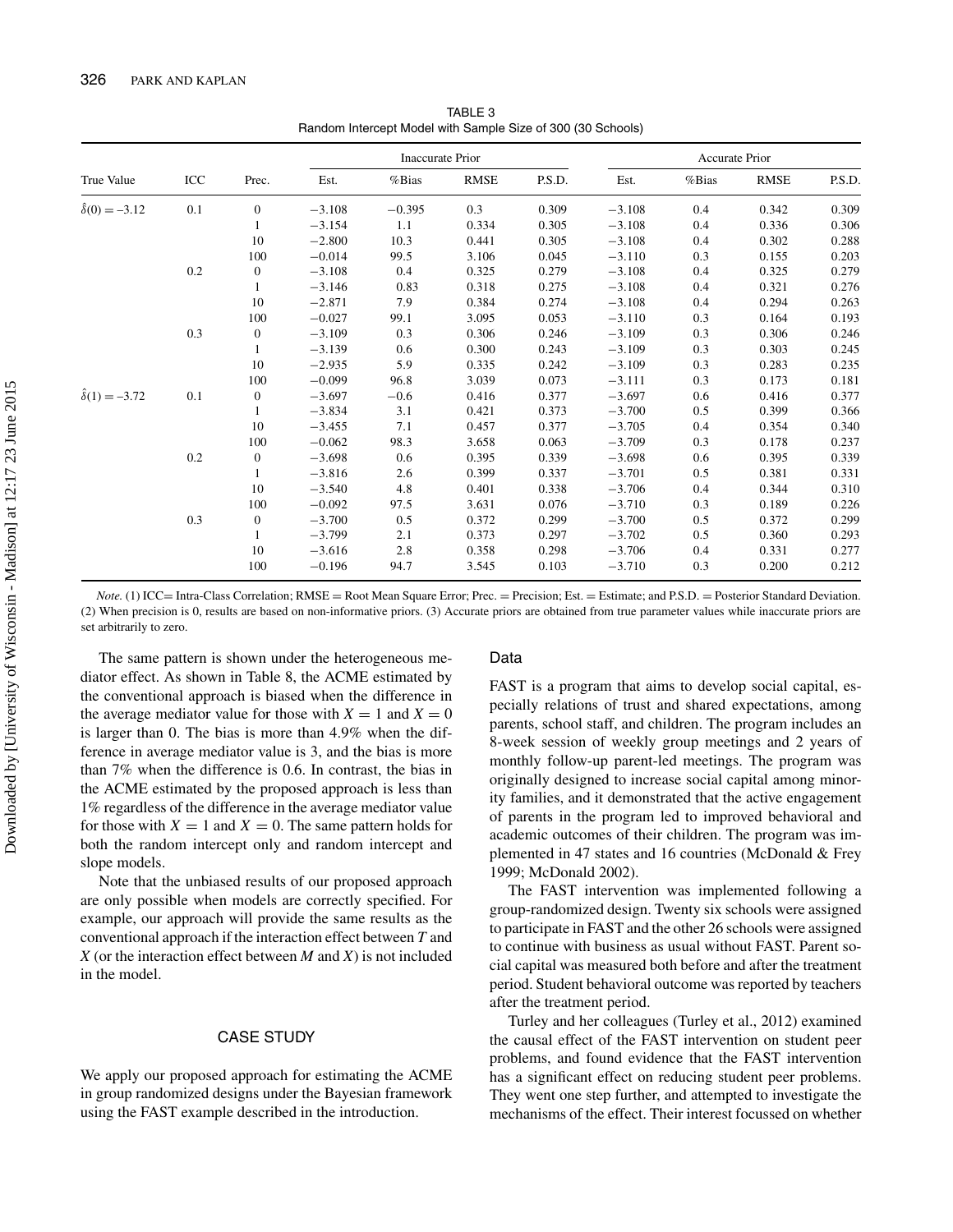TABLE 4 Random Slope Model with Sample Size of 50 (5 Schools)

|                           |         |                  |          |        | <b>Inaccurate Prior</b> |        |          |        | <b>Accurate Prior</b> |        |
|---------------------------|---------|------------------|----------|--------|-------------------------|--------|----------|--------|-----------------------|--------|
| True Value                | ICC     | Prec.            | Est.     | % Bias | <b>RMSE</b>             | P.S.D. | Est.     | % Bias | <b>RMSE</b>           | P.S.D. |
| $\hat{\delta}(0) = -3.12$ | 0.1     | $\mathbf{0}$     | $-3.149$ | 0.9    | 0.841                   | 0.836  | $-3.149$ | 0.9    | 0.841                 | 0.836  |
|                           |         | 1                | $-2.940$ | 5.8    | 0.790                   | 0.807  | $-3.147$ | 0.9    | 0.774                 | 0.780  |
|                           |         | 10               | $-1.597$ | 48.8   | 1.607                   | 0.687  | $-3.139$ | 0.6    | 0.517                 | 0.591  |
|                           |         | 100              | $-0.245$ | 92.2   | 2.876                   | 0.297  | $-3.133$ | 0.4    | 0.256                 | 0.312  |
|                           | 0.2     | $\mathbf{0}$     | $-3.182$ | 1.9    | 1.066                   | 1.652  | $-3.192$ | 2.3    | 1.226                 | 1.672  |
|                           |         | $\mathbf{1}$     | $-2.992$ | 4.0    | 0.774                   | 0.726  | $-3.149$ | 0.9    | 0.771                 | 0.708  |
|                           |         | 10               | $-1.786$ | 42.8   | 1.442                   | 0.655  | $-3.142$ | 0.7    | 0.557                 | 0.557  |
|                           |         | 100              | $-0.287$ | 90.8   | 2.834                   | 0.296  | $-3.135$ | 0.5    | 0.311                 | 0.305  |
|                           | 0.3     | $\mathbf{0}$     | $-3.391$ | 8.7    | 2.660                   | 11.311 | $-3.374$ | 8.1    | 2.633                 | 11.433 |
|                           |         |                  | $-3.040$ | 2.6    | 0.759                   | 0.644  | $-3.151$ | 0.9    | 0.763                 | 0.632  |
|                           |         | 10               | $-1.994$ | 36.1   | 1.266                   | 0.611  | $-3.145$ | 0.8    | 0.592                 | 0.517  |
|                           |         | 100              | $-0.345$ | 88.9   | 2.777                   | 0.298  | $-3.137$ | 0.5    | 0.362                 | 0.297  |
| $\hat{\delta}(1) = -3.72$ | 0.1     | $\boldsymbol{0}$ | $-3.753$ | 0.9    | 1.027                   | 1.050  | $-3.753$ | 0.9    | 1.027                 | 1.050  |
|                           |         | 1                | $-3.629$ | 2.5    | 0.940                   | 0.995  | $-3.745$ | 0.7    | 0.902                 | 0.923  |
|                           |         | 10               | $-1.979$ | 46.8   | 1.850                   | 0.849  | $-3.736$ | 0.4    | 0.588                 | 0.688  |
|                           |         | 100              | $-0.285$ | 92.3   | 3.436                   | 0.345  | $-3.728$ | 0.2    | 0.257                 | 0.343  |
|                           | $0.2\,$ | $\mathbf{0}$     | $-3.852$ | 3.5    | 2.366                   | 2.788  | $-3.864$ | 3.8    | 2.603                 | 2.819  |
|                           |         |                  | $-3.689$ | 0.8    | 0.919                   | 0.894  | $-3.747$ | 0.7    | 0.891                 | 0.837  |
|                           |         | 10               | $-2.214$ | 40.4   | 1.645                   | 0.808  | $-3.739$ | 0.5    | 0.628                 | 0.648  |
|                           |         | 100              | $-0.341$ | 90.8   | 3.381                   | 0.350  | $-3.731$ | 0.3    | 0.315                 | 0.337  |
|                           | 0.3     | $\boldsymbol{0}$ | $-4.606$ | 23.8   | 6.890                   | 18.335 | $-4.600$ | 23.6   | 6.939                 | 18.460 |
|                           |         | $\mathbf{1}$     | $-3.743$ | 0.6    | 0.898                   | 0.791  | $-3.749$ | 0.8    | 0.875                 | 0.747  |
|                           |         | 10               | $-2.473$ | 33.5   | 1.426                   | 0.754  | $-3.742$ | 0.6    | 0.663                 | 0.601  |
|                           |         | 100              | $-0.415$ | 88.8   | 3.308                   | 0.358  | $-3.733$ | 0.3    | 0.368                 | 0.329  |

FAST effects on reducing student peer problems were mediated through improvement in parent social capital, that is, intergenerational closure. Intergenerational closure is based on parent self report about whether parents know the parents of their children's friends.

The FAST intervention serves as the treatment (*T*) and is a dichotomous variable that takes on the value 1 when a school is assigned to the intervention or 0 otherwise. Intergenerational closure, which serves as the mediator (*M*), is a numeric variable that counts the number of parents of their children's friends that a participating parent knows. The dependent variable is the index of peer problems (*Y*), and is a continuous variable. The pretreatment measures of intergenerational closure and design effects that are used in Turley, Gamoran, Turner, and Fish (2012) are also included in the model. The sample size is 1,833. According to the simulation studies in the previous section, the sample size is large enough to provide a reliable result even with non-informative priors under the sequential ignorability assumption as long as models are correctly specified.

## Assumptions and Estimation

The *sequential ignorability* assumption that is needed to identify and estimate the ACME when a mediator is at the parent level is shown in Equaton (12). The first part of the assump-

tion implies that there is no confounding between the FAST intervention and the number of parents of their children's friends (intergenerational closure) as well as the peer problems. The first part of the assumption is achieved by the randomization of the FAST intervention. However, note that the benefit of randomization vanishes if there exist parents who did not comply with the treatment protocol. In that case, the ACME is no longer identified even after satisfying the sequential ignorability assumption and a different approach is required to identify and estimate the ACME (Yamamoto, 2013).

This case study assumes that parents and students are all affected by the FAST intervention regardless of their participation in the FAST program, and also assumes perfect compliance to the treatment protocol. The second assumption implies that there is no confounding between intergenerational closure and student peer problems given the treatment status and covariates. This assumption is not guaranteed to be met even after conditioning on covariates, and is not empirically testable. Thus, conducting a sensitivity analysis would be desirable if it is available. However, the assumption may be plausible because the pretreatment measure of parent social capital is controlled. In the case where there are other observed covariates that are believed to confound the mediator and outcome relationship, they should be included in addition to the pretreatment measure of parent social capital.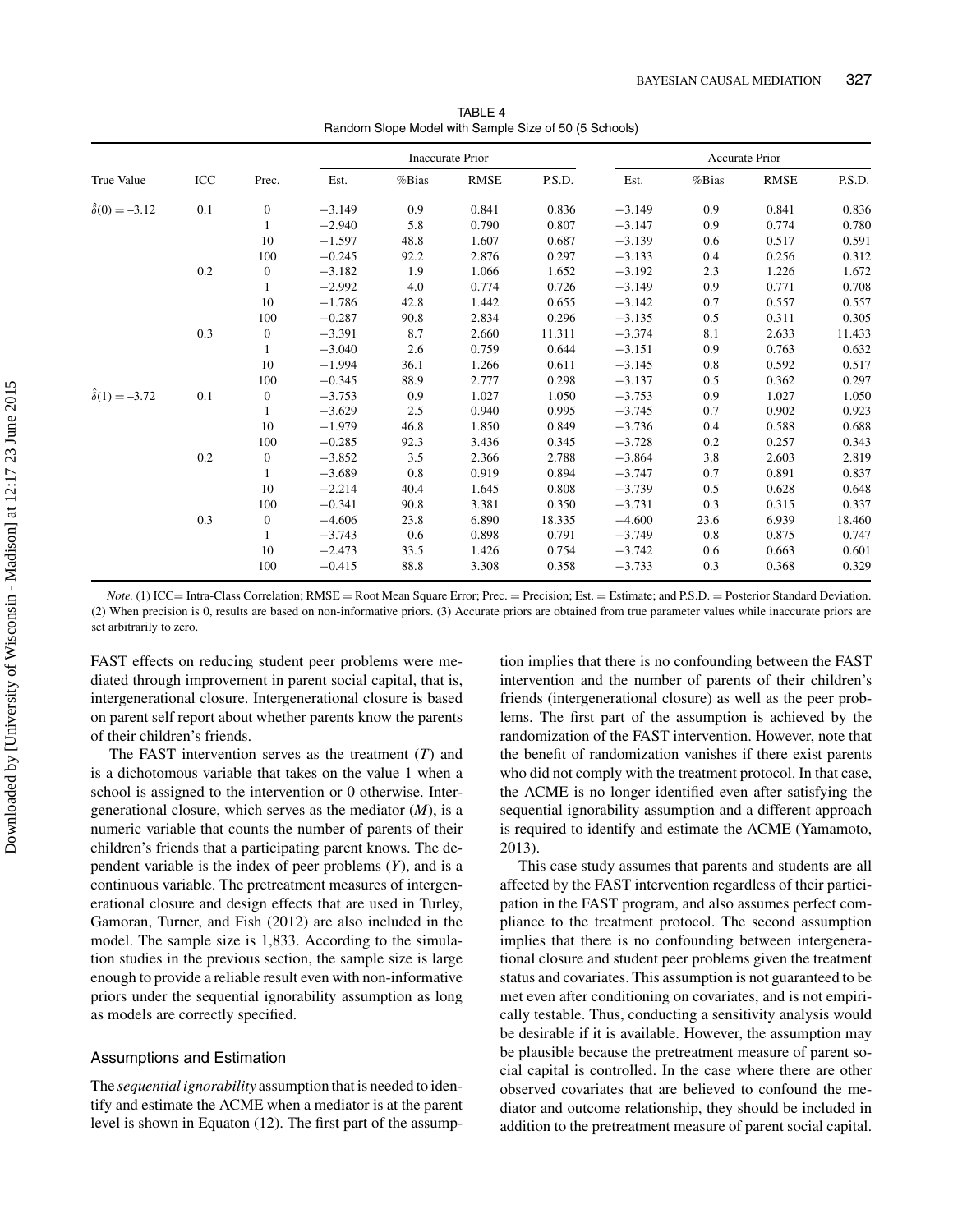| Random Slope Model with Sample Size of 100 (10 Schools) |     |              |                         |        |             |        |          |                       |             |        |  |
|---------------------------------------------------------|-----|--------------|-------------------------|--------|-------------|--------|----------|-----------------------|-------------|--------|--|
|                                                         |     |              | <b>Inaccurate Prior</b> |        |             |        |          | <b>Accurate Prior</b> |             |        |  |
| True Value                                              | ICC | Prec.        | Est.                    | % Bias | <b>RMSE</b> | P.S.D. | Est.     | % Bias                | <b>RMSE</b> | P.S.D. |  |
| $\hat{\delta}(0) = -3.12$                               | 0.1 | $\theta$     | $-3.122$                | 0.1    | 0.598       | 0.569  | $-3.122$ | 0.1                   | 0.598       | 0.569  |  |
|                                                         |     |              | $-3.095$                | 0.8    | 0.572       | 0.556  | $-3.119$ | 0.0                   | 0.570       | 0.550  |  |
|                                                         |     | 10           | $-2.159$                | 30.8   | 1.054       | 0.525  | $-3.118$ | 0.1                   | 0.432       | 0.469  |  |
|                                                         |     | 100          | $-0.440$                | 85.9   | 2.682       | 0.283  | $-3.121$ | 0.0                   | 0.203       | 0.268  |  |
|                                                         | 0.2 | $\mathbf{0}$ | $-3.098$                | 0.7    | 0.714       | 2.614  | $-3.098$ | 0.7                   | 0.709       | 2.614  |  |
|                                                         |     |              | $-3.132$                | 0.4    | 0.557       | 0.498  | $-3.122$ | 0.1                   | 0.559       | 0.497  |  |
|                                                         |     | 10           | $-2.314$                | 25.8   | 0.919       | 0.482  | $-3.120$ | 0.0                   | 0.448       | 0.434  |  |
|                                                         |     | 100          | $-0.524$                | 83.2   | 2.600       | 0.289  | $-3.122$ | 0.1                   | 0.239       | 0.261  |  |
|                                                         | 0.3 | $\theta$     | $-2.976$                | 4.6    | 1.152       | 12.489 | $-2.977$ | 4.6                   | 1.146       | 12.489 |  |

*δ*ˆ(1) = –3.72 0*.*1 0 −3*.*705 0*.*4 0*.*729 0*.*684 −3*.*705 0*.*4 0*.*729 0*.*684

1 −3*.*162 1*.*4 0*.*543 0*.*439 −3*.*124 0*.*1 0*.*546 0*.*442 10 −2*.*470 20*.*8 0*.*789 0*.*433 −3*.*122 0*.*1 0*.*461 0*.*396 100 −0*.*636 79*.*6 2*.*489 0*.*297 −3*.*122 0*.*1 0*.*273 0*.*252

1 −3*.*802 2*.*2 0*.*702 0*.*677 −3*.*712 0*.*2 0*.*666 0*.*645 10 −2*.*682 27*.*9 1*.*166 0*.*648 −3*.*715 0*.*1 0*.*498 0*.*547 100 −0*.*538 85*.*5 3*.*185 0*.*346 −3*.*719 0*.*0 0*.*209 0*.*303

1 −3*.*842 3*.*3 0*.*684 0*.*605 −3*.*714 0*.*2 0*.*649 0*.*582 10 −2*.*875 22*.*7 1*.*001 0*.*593 −3*.*717 0*.*1 0*.*512 0*.*506 100 −0*.*643 82*.*7 3*.*081 0*.*354 −3*.*720 0*.*0 0*.*247 0*.*295

1 −3*.*871 4*.*0 0*.*664 0*.*532 −3*.*716 0*.*1 0*.*630 0*.*517 10 −3*.*068 17*.*5 0*.*845 0*.*532 −3*.*719 0*.*0 0*.*522 0*.*460 100 −0*.*784 78*.*9 2*.*943 0*.*364 −3*.*721 0*.*0 0*.*283 0*.*285

0.2 0 −3*.*618 2*.*7 1*.*561 4*.*221 −3*.*621 2*.*6 1*.*518 4*.*222

0.3 0 −3*.*203 13*.*9 3*.*355 20*.*168 −3*.*218 13*.*5 3*.*260 20*.*171

TABLE 5

*Note.* (1) ICC= Intra-Class Correlation; RMSE = Root Mean Square Error; Prec. = Precision; Est. = Estimate; and P.S.D. = Posterior Standard Deviation. (2) When precision is 0, results are based on non-informative priors. (3) Accurate priors are obtained from true parameter values while inaccurate priors are set arbitrarily to zero.

Our Bayesian estimation method used to estimate the ACME and ANDE are based on following equations.

$$
IC_{ij} = \alpha_{2i} + \beta_{2i} FAST_j + \pi_{2i} X_{ij} + \xi_{2i} FAST_j
$$

$$
\cdot X_{ij} + u_{20j} + \epsilon_{2ij},
$$

Peer problems

\n
$$
i_{ij} = \alpha_{3i} + \beta_{3i} FAST_j + \gamma_i IC_{ij} + \kappa_i FAST_j
$$
\n
$$
\cdot IC_{ij} + \pi_{3i} X_{ij} + \xi_{3i} FAST_j \cdot X_{ij} + u_{30j}
$$
\n
$$
+ \epsilon_{3ij}
$$
\n(30)

where *IC* is intergenerational closure and *X* is a vector consisting of the pretreatment measure of intergenerational closure and design effects. Note that the interaction effect is included in the model between the FAST intervention and pretreatment measure of intergenerational closure. As shown Simulation Study 2, the proposed method provides the unbiased estimates of the ACME and ANDE when the interaction effect exists between the FAST intervention and pretreatment measure of intergenerational closure.

We specified non-informative priors on the coefficients, random effects, and residuals as shown below.

$$
\beta \sim N_p(0, 1000000),\tag{31}
$$

$$
\sigma^2 \sim \text{Inverse-gamma}(1, 0.1),\tag{32}
$$

$$
V_b \sim \text{Inverse-Wishart}(0.001, 0.001),
$$
 (33)

where  $\beta$  represents all the fixed effects in the model, and is assumed to follow the normal distribution with prior mean of 0 and variance of 1000000. The error variance  $(\sigma^2)$  is assumed to follow the Inverse-gamma distribution with a shape parameter of 1 and rate parameter of 0.1. The covariance matrix of random effects  $(V_b)$  is assumed to follow the Inverse-Wishart distribution with shape and scale parameters of 0.001.

For the sake of comparison, we also conducted causal mediation analysis with informative priors. For the informative case, priors based on a frequentist analysis of these data were used. We recognize that in practice researchers would not use elicited priors of this sort. Rather, elicited priors should be obtained more or less objectively from prior research or expert opinion (see e.g., O'Hagan et al., 2006).

We now turn our attention to the case where spillover effects are present. Suppose the effect of the FAST interven-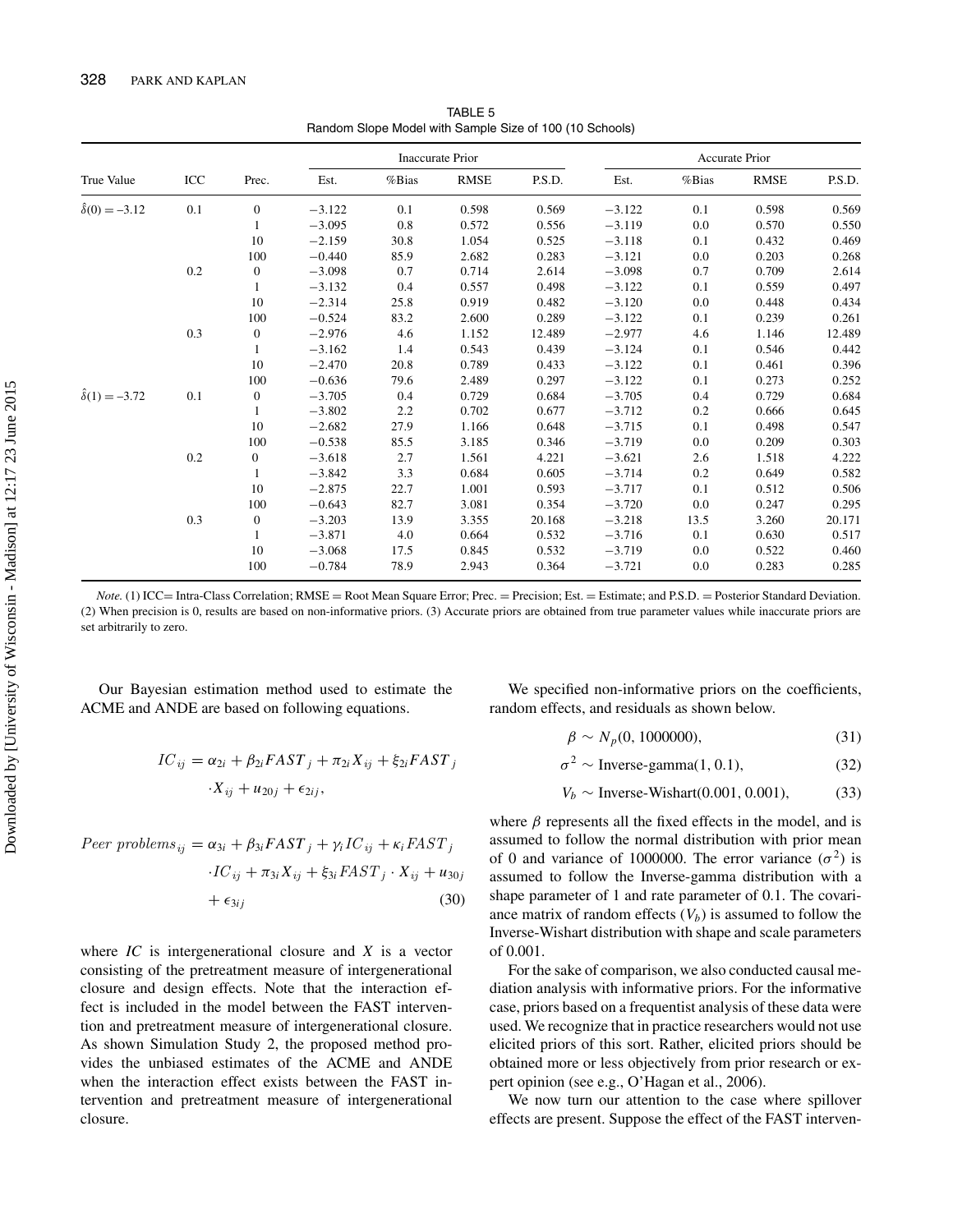TABLE 6 Random Slope Model with Sample Size of 300 (30 Schools)

|                           |         |                |          | <b>Inaccurate Prior</b> |             |        |          | <b>Accurate Prior</b> |             |        |
|---------------------------|---------|----------------|----------|-------------------------|-------------|--------|----------|-----------------------|-------------|--------|
| True Value                | ICC     | Prec.          | Est.     | %Bias                   | <b>RMSE</b> | P.S.D. | Est.     | %Bias                 | <b>RMSE</b> | P.S.D. |
| $\hat{\delta}(0) = -3.12$ | 0.1     | $\mathbf{0}$   | $-3.108$ | 0.4                     | 0.342       | 0.309  | $-3.108$ | 0.4                   | 0.342       | 0.309  |
|                           |         |                | $-3.154$ | 1.1                     | 0.334       | 0.305  | $-3.108$ | 0.4                   | 0.336       | 0.306  |
|                           |         | 10             | $-2.800$ | 10.3                    | 0.441       | 0.305  | $-3.108$ | 0.4                   | 0.302       | 0.288  |
|                           |         | 100            | $-0.014$ | 99.6                    | 3.106       | 0.045  | $-3.110$ | 0.3                   | 0.155       | 0.203  |
|                           | $0.2\,$ | $\mathbf{0}$   | $-3.108$ | 0.4                     | 0.325       | 0.279  | $-3.108$ | 0.4                   | 0.325       | 0.279  |
|                           |         |                | $-3.146$ | 0.8                     | 0.318       | 0.275  | $-3.108$ | 0.4                   | 0.321       | 0.276  |
|                           |         | 10             | $-2.871$ | 7.9                     | 0.384       | 0.274  | $-3.108$ | 0.4                   | 0.294       | 0.263  |
|                           |         | 100            | $-0.027$ | 99.1                    | 3.095       | 0.053  | $-3.110$ | 0.3                   | 0.164       | 0.193  |
|                           | 0.3     | $\overline{0}$ | $-3.109$ | 0.3                     | 0.306       | 0.246  | $-3.109$ | 0.3                   | 0.306       | 0.246  |
|                           |         |                | $-3.139$ | 0.6                     | 0.300       | 0.243  | $-3.109$ | 0.3                   | 0.303       | 0.245  |
|                           |         | 10             | $-2.935$ | 5.9                     | 0.335       | 0.242  | $-3.109$ | 0.3                   | 0.283       | 0.235  |
|                           |         | 100            | $-0.099$ | 96.8                    | 3.039       | 0.073  | $-3.111$ | 0.3                   | 0.173       | 0.181  |
| $\hat{\delta}(1) = -3.72$ | 0.1     | $\mathbf{0}$   | $-3.697$ | 0.6                     | 0.416       | 0.377  | $-3.697$ | 0.6                   | 0.416       | 0.377  |
|                           |         | 1              | $-3.834$ | 3.1                     | 0.421       | 0.373  | $-3.700$ | 0.5                   | 0.399       | 0.366  |
|                           |         | 10             | $-3.455$ | 7.1                     | 0.457       | 0.377  | $-3.705$ | 0.4                   | 0.354       | 0.340  |
|                           |         | 100            | $-0.062$ | 98.3                    | 3.658       | 0.063  | $-3.709$ | 0.3                   | 0.178       | 0.237  |
|                           | $0.2\,$ | $\mathbf{0}$   | $-3.698$ | 0.6                     | 0.395       | 0.339  | $-3.698$ | 0.6                   | 0.395       | 0.339  |
|                           |         |                | $-3.816$ | 2.6                     | 0.399       | 0.337  | $-3.701$ | 0.5                   | 0.381       | 0.331  |
|                           |         | 10             | $-3.540$ | 4.8                     | 0.401       | 0.338  | $-3.706$ | 0.4                   | 0.344       | 0.310  |
|                           |         | 100            | $-0.092$ | 97.5                    | 3.631       | 0.076  | $-3.710$ | 0.3                   | 0.189       | 0.226  |
|                           | 0.3     | $\overline{0}$ | $-3.700$ | 0.5                     | 0.372       | 0.299  | $-3.700$ | 0.5                   | 0.372       | 0.299  |
|                           |         | $\mathbf{1}$   | $-3.799$ | 2.1                     | 0.373       | 0.297  | $-3.702$ | 0.5                   | 0.360       | 0.293  |
|                           |         | 10             | $-3.616$ | 2.8                     | 0.358       | 0.298  | $-3.706$ | 0.4                   | 0.331       | 0.277  |
|                           |         | 100            | $-0.196$ | 94.7                    | 3.545       | 0.103  | $-3.710$ | 0.3                   | 0.200       | 0.212  |

tion on reducing student peer problems is mediated through parent improved social capital as an individual, and is also mediated through school atmosphere created by the level of improved social capital on average. The assumptions also apply here and were discussed in the previous case where

there is a within-group mediator. In addition to the assumptions, independence is assumed between the between-group mediator and outcome. This assumption implies that there is no confounding between the between-level mediator and outcome given the treatment status and covariates. This as-

TABLE 7 Comparison Between the Conventional and Proposed Approaches When the Heterogeneous Treatment Effects on the Mediator are Present

|                            |          |          | Conventional Approach |             |        | Proposed Approach |        |             |        |
|----------------------------|----------|----------|-----------------------|-------------|--------|-------------------|--------|-------------|--------|
| True Value                 | Dif.     | Est.     | % Bias                | <b>RMSE</b> | P.S.D. | Est.              | % Bias | <b>RMSE</b> | P.S.D. |
| Random Intercept           |          |          |                       |             |        |                   |        |             |        |
| $\hat{\delta}(0) = -5.07$  | 0.6      | $-4.289$ | 15.4                  | 0.862       | 0.409  | $-5.081$          | 0.2    | 0.415       | 0.407  |
|                            | 0.3      | $-4.650$ | 8.3                   | 0.532       | 0.364  | $-5.093$          | 0.4    | 0.336       | 0.340  |
|                            | $\Omega$ | $-5.068$ | 0.0                   | 0.326       | 0.348  | $-5.077$          | 0.1    | 0.324       | 0.317  |
| $\hat{\delta}(1) = -6.05$  | 0.6      | $-5.113$ | 15.4                  | 1.030       | 0.409  | $-6.063$          | 0.3    | 0.502       | 0.477  |
|                            | 0.3      | $-5.530$ | 8.5                   | 0.647       | 0.364  | $-6.062$          | 0.3    | 0.403       | 0.395  |
|                            | $\theta$ | $-6.051$ | 0.1                   | 0.388       | 0.348  | $-6.066$          | 0.4    | 0.387       | 0.353  |
| Random Slope               |          |          |                       |             |        |                   |        |             |        |
| $\ddot{\delta}(0) = -5.07$ | 0.6      | $-4.252$ | 16.1                  | 0.923       | 0.422  | $-5.044$          | 0.5    | 0.468       | 0.414  |
|                            | 0.3      | $-4.661$ | 8.1                   | 0.541       | 0.381  | $-5.096$          | 0.5    | 0.367       | 0.347  |
|                            | $\Omega$ | $-5.074$ | 0.1                   | 0.385       | 0.369  | $-5.080$          | 0.2    | 0.386       | 0.325  |
| $\hat{\delta}(1) = -6.05$  | 0.6      | $-5.076$ | 16.0                  | 1.088       | 0.422  | $-6.031$          | 0.2    | 0.539       | 0.485  |
|                            | 0.3      | $-5.543$ | 8.3                   | 0.649       | 0.381  | $-6.070$          | 0.4    | 0.425       | 0.405  |
|                            | $\theta$ | $-6.053$ | 0.1                   | 0.415       | 0.369  | $-6.068$          | 0.4    | 0.418       | 0.360  |

*Note.* (1) P.S.D. = Posterior Standard Deviation; and RMSE = Root Mean Square Error. (2) Dif. = Difference in probability of being in the treatment group for those with  $X = 1$  and  $X = 0$  ( $P(T | X = 1) - P(T | X = 0)$ ).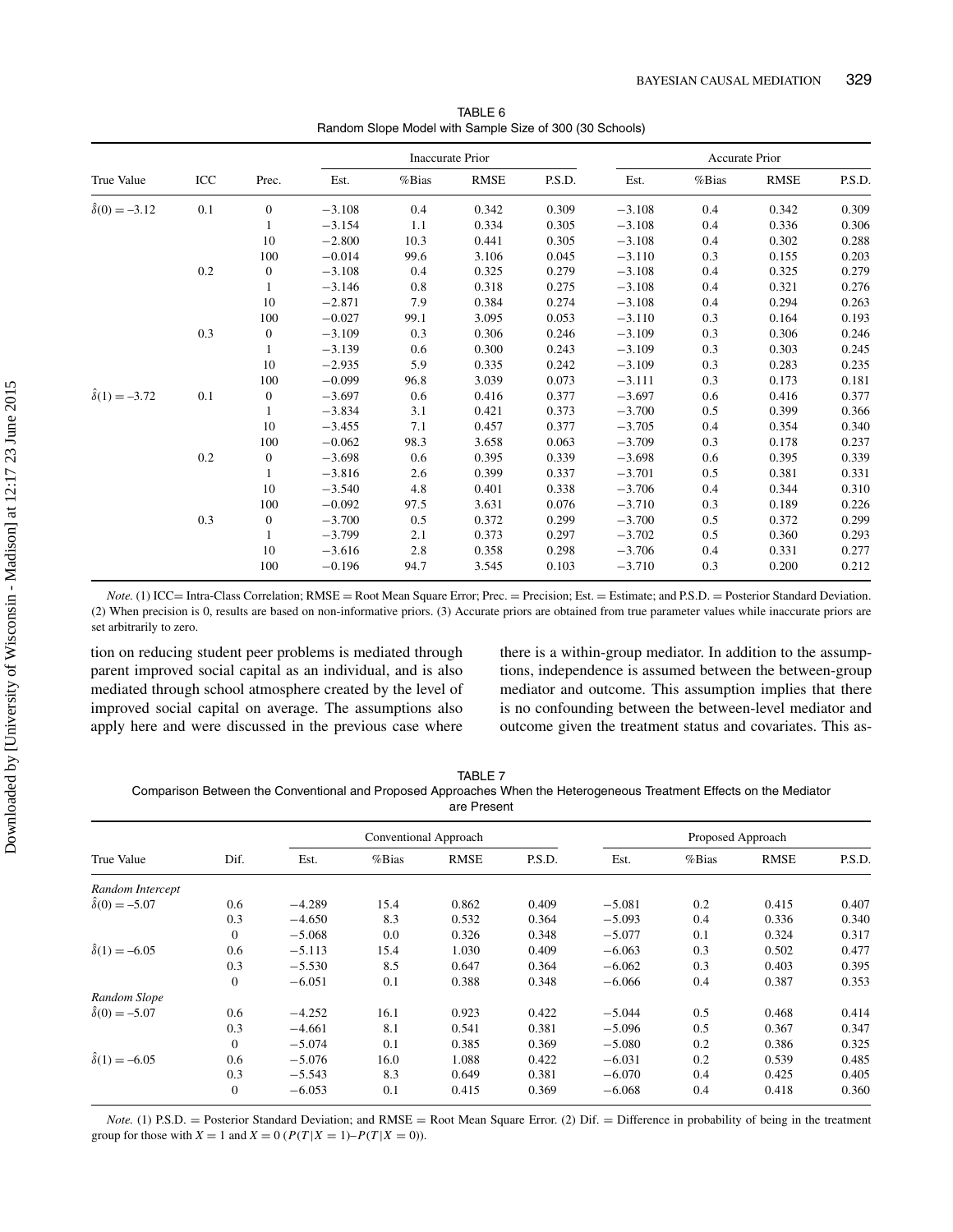|                            |                |                       |        | 100110      |        |          |        |                   |        |
|----------------------------|----------------|-----------------------|--------|-------------|--------|----------|--------|-------------------|--------|
|                            |                | Conventional Approach |        |             |        |          |        | Proposed Approach |        |
| True Value                 | Dif.           | Est.                  | % Bias | <b>RMSE</b> | P.S.D. | Est.     | % Bias | RMSE              | P.S.D. |
| Random Intercept           |                |                       |        |             |        |          |        |                   |        |
| $\ddot{\delta}(0) = -5.07$ | 3              | $-4.289$              | 15.4   | 0.862       | 0.409  | $-5.081$ | 0.2    | 0.415             | 0.407  |
|                            |                | $-4.650$              | 8.3    | 0.532       | 0.364  | $-5.093$ | 0.4    | 0.336             | 0.340  |
|                            | $\overline{0}$ | $-5.068$              | 0.0    | 0.326       | 0.348  | $-5.077$ | 0.1    | 0.324             | 0.317  |
| $\hat{\delta}(1) = -6.05$  | 3              | $-5.113$              | 15.4   | 1.030       | 0.409  | $-6.063$ | 0.3    | 0.502             | 0.477  |
|                            |                | $-5.530$              | 8.5    | 0.647       | 0.364  | $-6.062$ | 0.2    | 0.403             | 0.395  |
|                            | $\Omega$       | $-6.051$              | 0.1    | 0.388       | 0.348  | $-6.066$ | 0.4    | 0.387             | 0.353  |
| Random Slope               |                |                       |        |             |        |          |        |                   |        |
| $\hat{\delta}(0) = -5.07$  | 3              | $-4.252$              | 16.1   | 0.923       | 0.422  | $-5.044$ | 0.5    | 0.468             | 0.414  |
|                            |                | $-4.661$              | 8.1    | 0.541       | 0.381  | $-5.096$ | 0.5    | 0.367             | 0.347  |
|                            | $\theta$       | $-5.074$              | 0.1    | 0.385       | 0.369  | $-5.080$ | 0.2    | 0.386             | 0.325  |
| $\hat{\delta}(1) = -6.05$  | 3              | $-5.076$              | 16.0   | 1.088       | 0.422  | $-6.031$ | 0.2    | 0.539             | 0.485  |
|                            |                | $-5.543$              | 8.3    | 0.649       | 0.381  | $-6.070$ | 0.4    | 0.425             | 0.405  |
|                            | $\Omega$       | $-6.053$              | 0.1    | 0.415       | 0.369  | $-6.068$ | 0.4    | 0.418             | 0.360  |

TABLE 8 Comparison Between the Conventional and Proposed Approaches When the Heterogeneous Mediator Effects on the Outcome are Present

*Note.* (1) P.S.D. = Posterior Standard Deviation; and RMSE = Root Mean Square Error. (2) Dif. = Difference in the average mediator value for those with  $X = 1$  and  $X = 0$  (( $\overline{M} | X = 1$ )–( $\overline{M} | X = 0$ )).

sumption is not guaranteed to be met even after conditioning on covariates, and is not empirically testable. However, the assumption may be plausible because the average pretreatment measured parent social capital is adjusted.

The assumption of independence between within-group social capital and spillover effects is unlikely to hold in practice. The level of the parent social capital is likely to be influenced by the school atmosphere that is created by the improved parent social capital on average as parents engage in social interactions inside and outside of their school. Due to the violation of this assumption, the ACMEs through withinlevel social capital and spillover effects are not estimated.

## Results of Case Study

The FAST intervention effects on student peer problems through parent improved intergenerational closure, i.e., whether parents know the parent of their children's friends is estimated by our proposed approach. The estimated ACME and ANDE are presented in Table 9 and 10.

With non-informative priors, the estimated ACME for the treated group is –0.02 and the 95% posterior probability interval (PPI) indicates that the ACME is within the interval of [–0.04, –0.01] . The estimated ANDE for the treated group is –0.09 and the 95% PPI indicates that ANDE is within the interval of [–0.27, 0.07]. These results are similar to estimates for the control group except for the fact that the effect size is slightly larger than the estimate for the treatment group. Specifically, the estimated ACME for the control group is –0.03 and the estimated ANDE for the control group is –0.10.

The results of the case study do not differ much when incorporating informative priors. In fact, it is shown in the first simulation study that informative priors play a limited role when the sample size is large. The only difference lies in the width of the PPI. The width of the PPIs after incorporating informative priors tends to be smaller than intervals with noninformative priors. For example, the interval of the ANDE for the treatment group with non-informative prior is [–0.27, 0.02] while the interval with informative prior is [–0.20, 0.02]. This implies that incorporating correct priors provides a precise estimate.

Overall, we conclude from the case study that the causal effect of the FAST intervention on peer problems does

TABLE 9 Multilevel Bayesian Causal Mediation Effects with Non-Informative Priors

| Parameter                | EAP     | 95 Lower PPI | 95 Upper PPI |
|--------------------------|---------|--------------|--------------|
| <b>Treated</b>           |         |              |              |
| <b>Mediation Effect</b>  | $-0.02$ | $-0.04$      | $-0.01$      |
| Direct Effect            | $-0.09$ | $-0.27$      | 0.07         |
| Proportion via Mediation | 0.15    | $-1.70$      | 1.72         |
| Not-treated              |         |              |              |
| <b>Mediation Effect</b>  | $-0.03$ | $-0.05$      | $-0.01$      |
| Direct Effect            | $-0.10$ | $-0.27$      | 0.06         |
| Proportion via Mediation | 0.20    | $-2.30$      | 2.37         |
| Average                  |         |              |              |
| <b>Mediation Effect</b>  | $-0.02$ | $-0.04$      | $-0.01$      |
| Direct Effect            | $-0.09$ | $-0.27$      | 0.06         |
| Proportion via Mediation | 0.17    | $-1.90$      | 2.29         |
| <b>Total Effect</b>      | $-0.12$ | $-0.29$      | 0.04         |
|                          |         |              |              |

*Note.* (1) Multilevel structure of the data is taken into account using Bayesian multilevel regression models with random intercept and slope. (2)  $EAP = Expected A Posterior$ ; and  $PPI = Posterior Probability Interval$ .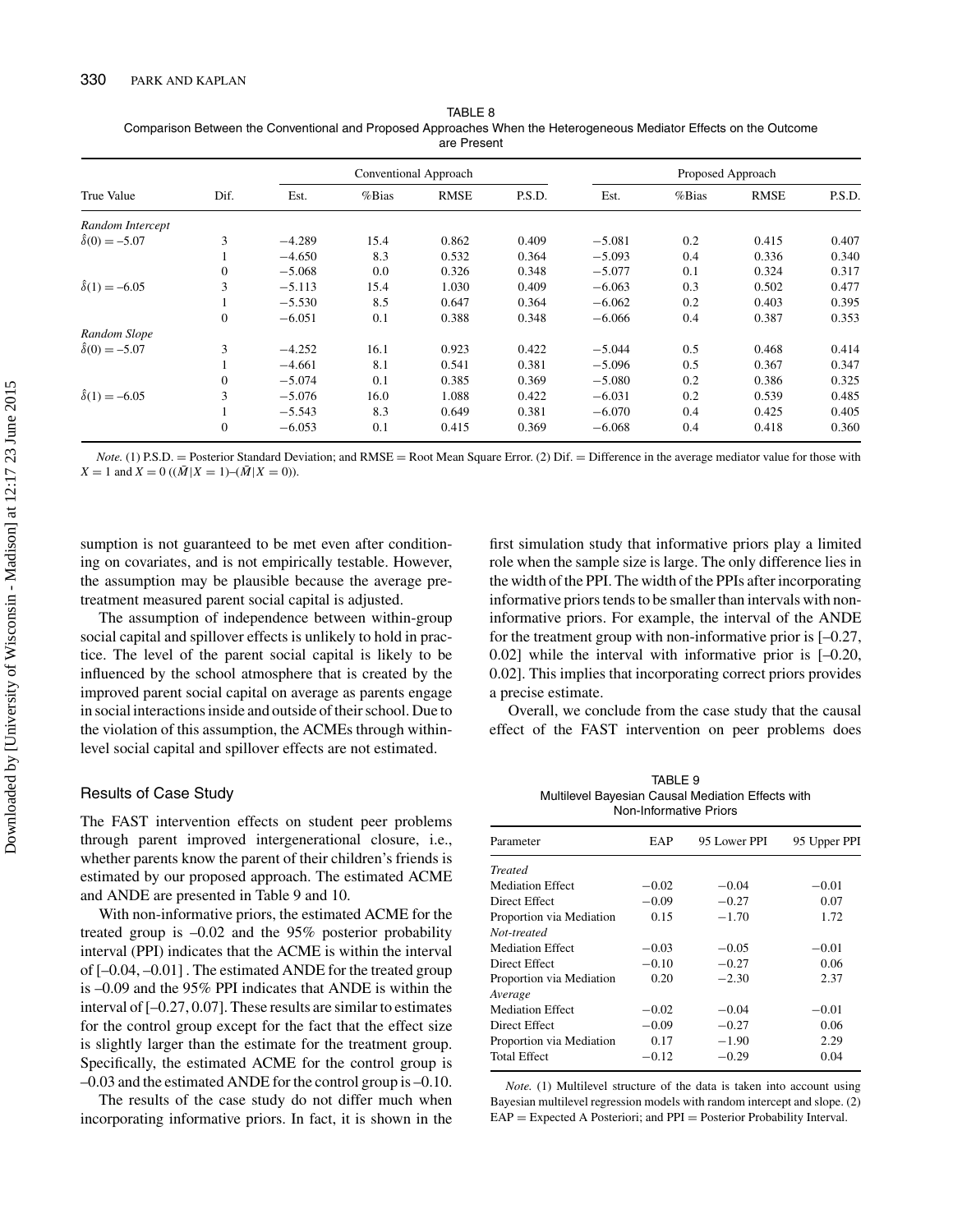| Informative Priors       |         |              |              |  |  |  |  |  |
|--------------------------|---------|--------------|--------------|--|--|--|--|--|
| Parameter                | EAP     | 95 Lower PPI | 95 Upper PPI |  |  |  |  |  |
| <b>Treated</b>           |         |              |              |  |  |  |  |  |
| <b>Mediation Effect</b>  | $-0.02$ | $-0.04$      | $-0.01$      |  |  |  |  |  |
| Direct Effect            | $-0.09$ | $-0.20$      | 0.02         |  |  |  |  |  |
| Proportion via Mediation | 0.17    | 0.02         | 0.87         |  |  |  |  |  |
| Not-treated              |         |              |              |  |  |  |  |  |
| <b>Mediation Effect</b>  | $-0.03$ | $-0.04$      | $-0.01$      |  |  |  |  |  |
| Direct Effect            | $-0.10$ | $-0.21$      | 0.01         |  |  |  |  |  |
| Proportion via Mediation | 0.22    | 0.05         | 1.13         |  |  |  |  |  |
| Average                  |         |              |              |  |  |  |  |  |
| <b>Mediation Effect</b>  | $-0.02$ | $-0.04$      | $-0.01$      |  |  |  |  |  |
| Direct Effect            | $-0.09$ | $-0.21$      | 0.02         |  |  |  |  |  |
| Proportion via Mediation | 0.19    | 0.05         | 0.99         |  |  |  |  |  |
| <b>Total Effect</b>      | $-0.12$ | $-0.23$      | $-0.01$      |  |  |  |  |  |
|                          |         |              |              |  |  |  |  |  |

TABLE 10 Multilevel Bayesian Causal Mediation Effects with

*Note.* (1) Multilevel structure of the data is taken into account using Bayesian multilevel regression models with random intercept and slope. (2) EAP = Expected A Posteriori; and PPI = Posterior Probability Interval.

mediate through parent-improved intergenerational closure. The average proportion of the total effect that is via mediation is 17%, which is obtained by dividing the ACME by the average total effect.

## SUMMARY AND CONCLUSION

Causal mediation analysis represents an important extension of conventional mediation analysis allowing for the identification and estimation of causal effects under the potential outcomes framework. As with all methods of causal inference, causal mediation analysis rests on strong assumptions, in particular the assumption of sequential ignorability. This article offers a fully Bayesian approach to causal mediation analysis for group-randomized designs which directly encodes uncertainty about the causal effect into the analysis through the specification of a prior distribution on the causal effect.



FIGURE 1 The causal structural model when spillover effects are not present.  $X = covariate$ ; T= treatment; M = Mediator; Y = outcome.



FIGURE 2 The causal structural model when spillover effects are present.  $X =$  covariate; T = treatment; M = within-school mediator; W = between school mediator;  $Y =$  outcome.

In addition, our approach provides a method for addressing homogeneous versus heterogeneous treatment and mediator effects. The results of the first simulation study demonstrate that our proposed Bayesian approach to causal mediation analysis satisfies Bayesian as well as frequentist properties. The second simulation study suggests that the proposed approach provides unbiased results even under heterogeneous treatment or mediator effects by using G-computation as long as models are correctly specified.

An essential component in the application of Bayesian methods is the elicitation of priors on all model parameters. In cases where prior knowledge is lacking, non-informative prior distributions, such as the uniform distribution, can be employed. If prior knowledge is available, then informative prior with varying levels of precision can be employed. In many applications there may be a mix of non-informative and informative priors on model parameters, and this is particularly true for complex multiparameter models. In the context of causal mediation analysis, we demonstrate the consequences of using non-informative or informative priors on the parameters of the mediation model. In the case of informative priors, we used the generating coefficients and, of course, this would not occur in a real data setting. Bayesian methodology does allow for model comparison based on different elicitations of priors using such statistics as the Bayes factors or posterior predictive checks (see e.g., Kaplan, 2014). The development of these model comparison methods for Bayesian causal mediation analysis was beyond the scope of this article. Nevertheless, as background knowledge accumulates, the Bayesian approach to causal mediation advocated in this article should lead to more accurate estimates of causal effects.

# ARTICLE INFORMATION

**Conflict of Interest Disclosures:** Each author signed a form for disclosure of potential conflicts of interest. No authors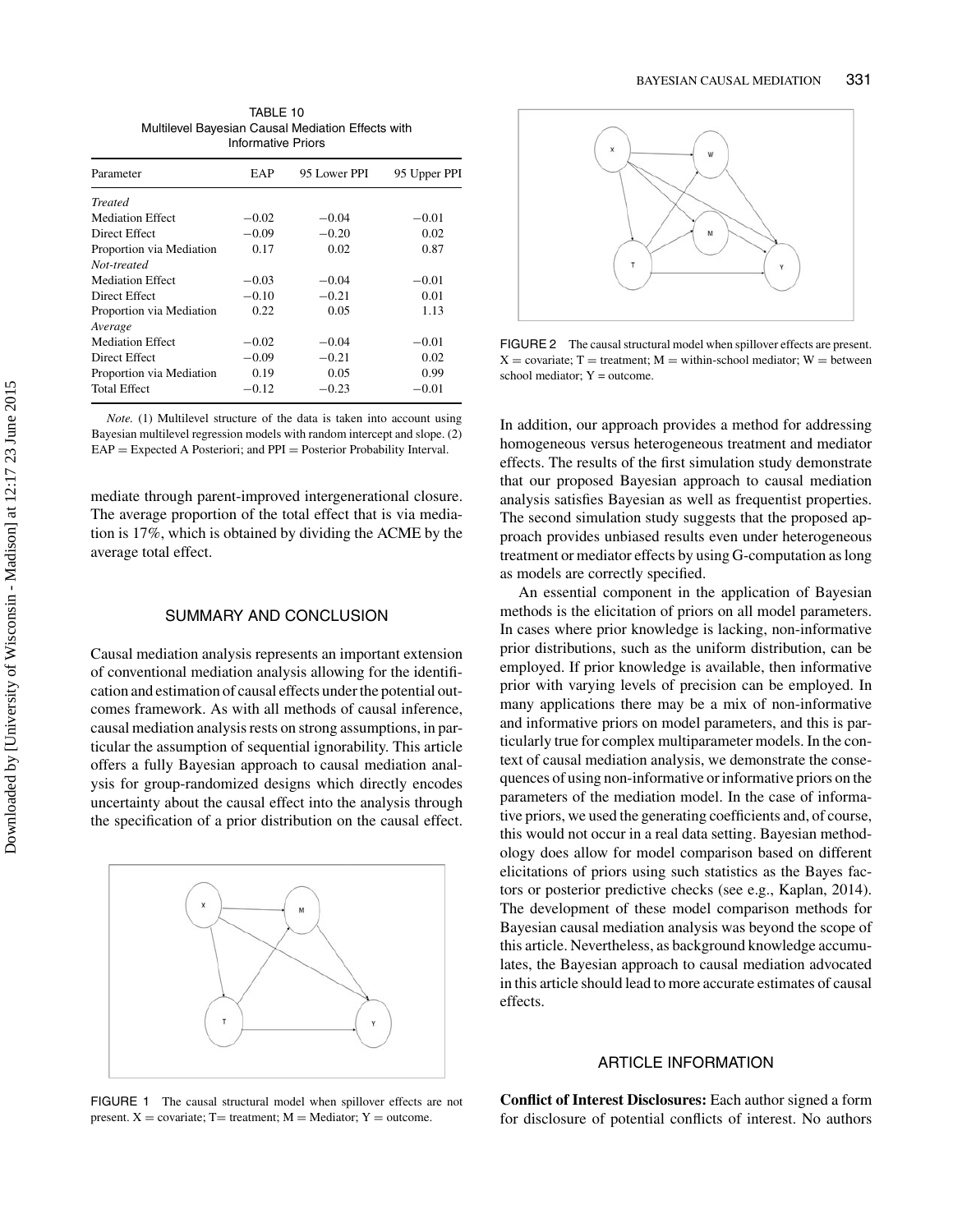reported any financial or other conflicts of interest in relation to the work described.

**Ethical Principles:** The authors affirm having followed professional ethical guidelines in preparing this work. These guidelines include obtaining informed consent from human participants, maintaining ethical treatment and respect for the rights of human or animal participants, and ensuring the privacy of participants and their data, such as ensuring that individual participants cannot be identified in reported results or from publicly available original or archival data.

**Funding:** This work was supported by Grant R305D110001 from the Institute of Educational Sciences. Case study data for this article were collected under a grant (1R01HD051762- 01A2) from the National Institute of Child Health and Human Development.

**Role of the Funders/Sponsors:** None of the funders or sponsors of this research had any role in the design and conduct of the study; collection, management, analysis, and interpretation of data; preparation, review, or approval of the manuscript; or decision to submit the manuscript for publication.

**Acknowledgments:** The authors would like thank Peter Steiner and anonymous reviewers of *Multivariate Behavioral Research* for their comments on prior versions of this manuscript. The ideas and opinions expressed herein are those of the authors alone, and endorsement by the authors' institution, the Institute of Education Sciences, or the National Institute of Child Health and Human Development is not intended and should not be inferred.

# **REFERENCES**

- Baron, R. M., & Kenny, D. A. (1986). A moderator-mediator variable distinction in social psychological research. *Journal of Personality and Social Psychology*, *51*, 1173–1182. doi:10.1037/0022-3514.51.6.1173
- Burstein, L. (1980). The analysis of multilevel data in educational research and evaluation. *Review of Research in Education*, *8*, 158–233. doi:10.2307/1167125
- Duncan, O. D. (1975). *Introduction to structural equation models*. New York, NY: Academic.
- Gelman, A. (2006). Prior distributions for variance parameters in hierarchical models (comment on article by Browne and Draper). *Bayesian Analysis*, *1*(3), 515–534. doi:10.1214/06-BA117A
- Gelman, A., Carlin, J. B., Stern, H. S., & Rubin, D. B. (2003). *Bayesian Data Analysis*, 2nd ed. London, UK: Chapman and Hall.
- Geman, S., & Geman, D. (1984). Stochastic relaxation, Gibbs distributions and the Bayesian restoration of images). *Pattern Analysis and Machine Intelligence, IEEE Transactions*, *6*, 721–741. doi:10.1080/02664769300000058
- Gilks, W. R., Richardson, S., & Spiegelhalter, D. J. (Eds.). (1996). *Markov chain Monte Carlo in practice*. London, UK: Chapman and Hall.
- Goldberger, A. S., & Duncan, O. D. (1972). *Structural equation methods in the social sciences*. New York, NY: Seminar.
- Goldstein, H. (2011). *Multilevel statistical models* (4th ed.). New York, NY: Wiley.
- Goldstein, H., & McDonald, R. P. (1988). A general model for the analysis of multilevel data. *Psychometrika*, *53*, 455–467. doi:10.1007/bf02294400
- Holland, P. W. (1986). Statistics and causal inference. *Journal of the American Statistical Association*, *81*, 945–960. doi:10.1080/01621459.1986.10478354
- Imai, K., Keele, L., & Tingley, D. (2010). A general approach to causal mediation analysis. *Psychological Methods*, *15*, 309–334. doi:10.1037/a0020761
- Imai, K., Keele, L., Tingley, D., & Yamamoto, T. (2011). Unpacking the black box of causality: Learning about causal mechanisms from experimental and observational studies. *American Political Science Review*, *105*, 765–789. doi:10.1017/s0003055411000414
- Imai, K., Keele, L., & Yamamoto, T. (2010). Identification, inference and sensitivity analysis for causal mediation effects. *Statistical Science*, *25*, 51–71. doi:10.1214/10-sts321
- Imai, K., & Yamamoto, T. (2013). Identification and sensitivity analysis for multiple causal mechanisms: Revisiting evidence from framing esperiments. *Political Analysis*, *21*, 141–171. doi:10.1093/pan/mps040
- Jo, B., Asparouhov, T., Muthén, B. O., Ialongo, N. S., & Brown, C. H. (2008). Cluster randomized trials with treatment noncompliance. *Psychological Methods*, *13*(1), 1. doi:10.1037/1082-989x.13.1.1
- Kaplan, D. (2009). *Structural Equation Modeling: Foundations and Extensions*. (2nd ed.). Newbury Park, CA: Sage.
- Kaplan, D. (2014). *Bayesian statistics for the social sciences*. New York, NY: Guilford.
- Kaplan, D., & Depaoli, S. (2012). Bayesian structural equation modeling. In R. Hoyle (Ed.), *Handbook of Structural Equation Modeling* (pp. 650–673). New York: Guilford.
- Lee, S.-Y. (2007). *Structural equation modeling: A Bayesian approach*. New York, NY: Wiley.
- Little, R. J. (2006). Calibrated Bayes: A Bayes/frequentist roadmap. *The American Statistician*, *60*, 213–223. doi:10.1198/000313006X117837
- Little, R. J. (2011). Calibrated Bayes for statistics in general and missing data in particular. *Statistical Science*, *26*, 162–174. doi:10.1214/10-STS318
- MacKinnon, D. P. (2008). *Introduction to statistical mediation analysis*. New York, NY: Routledge.
- Martin, A. D., Quinn, K. M., & Park, J. H. (2010 May 10). *Markov chain Monte Carlo (MCMC) Package*. http://mcmcpack.wustl.edu
- McDonald, L. (2002). *Evidence-based, family strengthening to reduce delinquency: FAST Families and Schools Together*. Social workers' desk reference. New York, NY: Oxford University.
- McDonald, L., & Frey, H. E. (1999). *Families and schools together: Building relationships*. U.S. Department of Justice, Office of Justice Programs, Washington, DC: Office of Juvenile Justice and Delinquency Prevention.
- McDonald, R. P. (1993). A general model for two level data with responses missing at random. *Psychometrika*, *58*, 575–585. doi:10.1007/bf02294828
- McDonald, R. P. (1994). The bilevel reticular action model for path analysis with latent variables. *Sociological Methods and Research*, *22*, 399–413. doi:10.1177/0049124194022003007
- McDonald, R. P., & Goldstein, H. (1989). Balanced versus unbalanced designs for linear structural relations in two-level data. *British Journal of Mathematical and Statistical Psychology*, *42*, 215–232. doi:10.1111/j.2044-8317.1989.tb00911.x
- Muthén, B. (1989). Latent variable modeling in heterogenous populations. *Psychometrika*, *54*, 557–585. doi:10.1007/bf02296397
- Muthén, B., & Asparouhov, T. (2012). Bayesian SEM: A more flexible representation of substantive theory. *Psychological Methods*, *17*, 313–335. doi:10.1037/a0026802
- O'Hagan, A., Buck, C. E., Daneshkhah, A., Eiser, J. R., Garthwaite, P. H., Jenkinson, D. J., *...* Rakow, T. (2006). *Uncertain Judgements: Eliciting Experts' Probabilities*. West Sussex, England: Wiley.
- Pearl, J. (2000). *Causality: Models, reasoning and inference* (Vol. 29). Cambridge, MA: MIT Press.